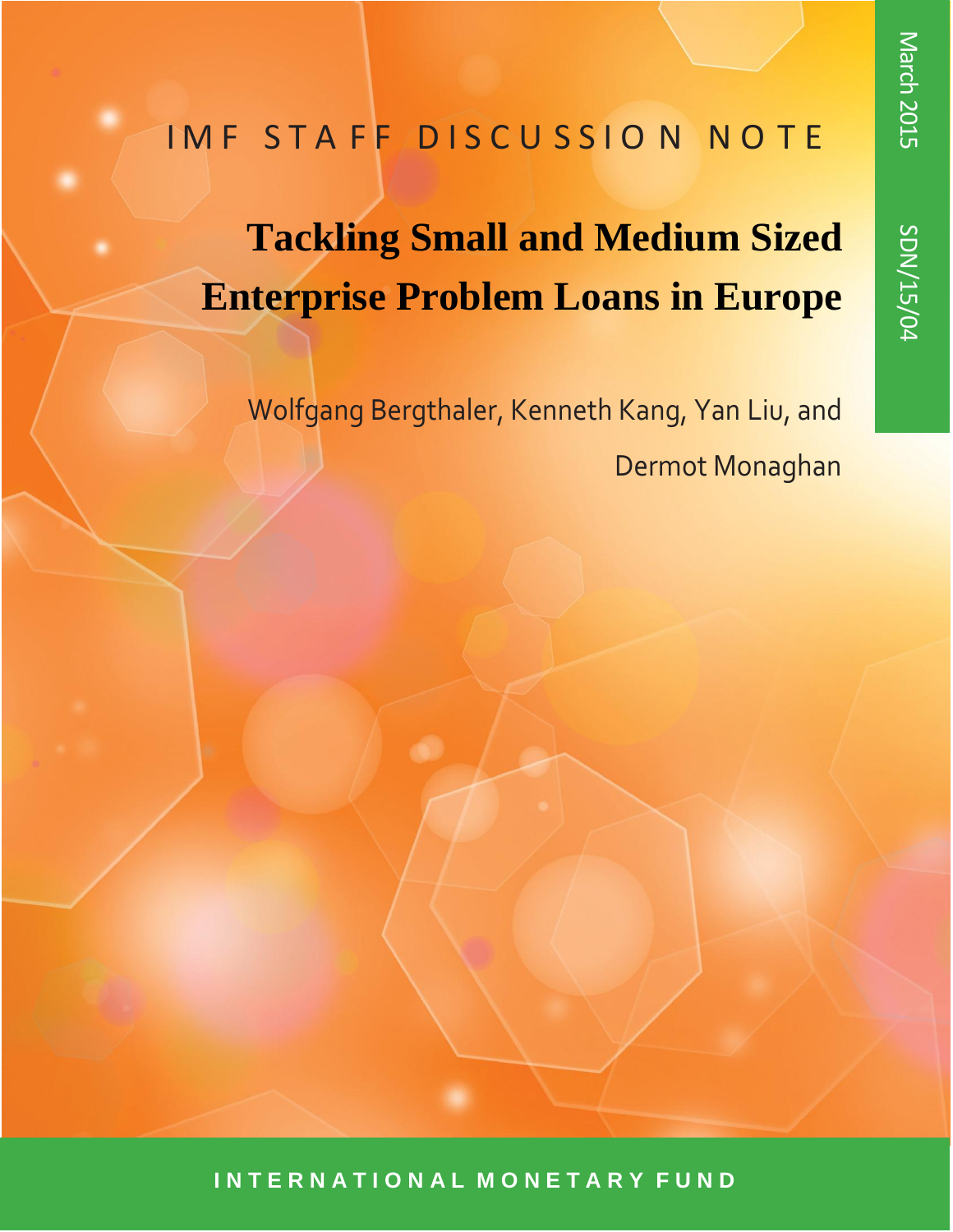#### INTERNATIONAL MONETARY FUND

European Department, Legal Department, and Monetary and Capital Markets Department

#### **Tackling Small and Medium Sized Enterprise Problem Loans in Europe**

Prepared by Wolfgang Bergthaler, Kenneth Kang, Yan Liu, and Dermot Monaghan<sup>1</sup>

Authorized for distribution by Sean Hagan, Poul M. Thomsen, and José Viñals

March 2015

**DISCLAIMER: This Staff Discussion Note represents the views of the authors and does not necessarily represent IMF views or IMF policy. The views expressed herein should be attributed to the authors and not to the IMF, its Executive Board, or its management. Staff Discussion Notes are published to elicit comments and to further debate.**

| JEL Classification Numbers: | K22, G33, G38, E440                                                              |
|-----------------------------|----------------------------------------------------------------------------------|
| Keywords:                   | SME; debt restructuring; Europe; insolvency; economic<br>recovery; debt distress |
| Authors' E-mail Addresses:  | Wbergthaler@imf.org; Kkang@imf.org; Yliu@imf.org;<br>Dmonaghan@imf.org           |

 1 The authors would like to thank Manfred Balz, Leif Clark, Jorg Decressin, Jose M. Garrido, Sean Hagan, Bruce Markell, Marina Moretti, Ceyla Pazarbasioglu, Mahmood Pradhan, Nadia Rendak, and Ignacio Tirado for their comments and Lorenzo Arditi, Katie Cincotta, Gisele Fanali, Sebastiaan Pompe, Anjum Rosha, Sergejs Saksonovs, Jesse Siminitz, and David Velazquez-Romero for their contributions to the note.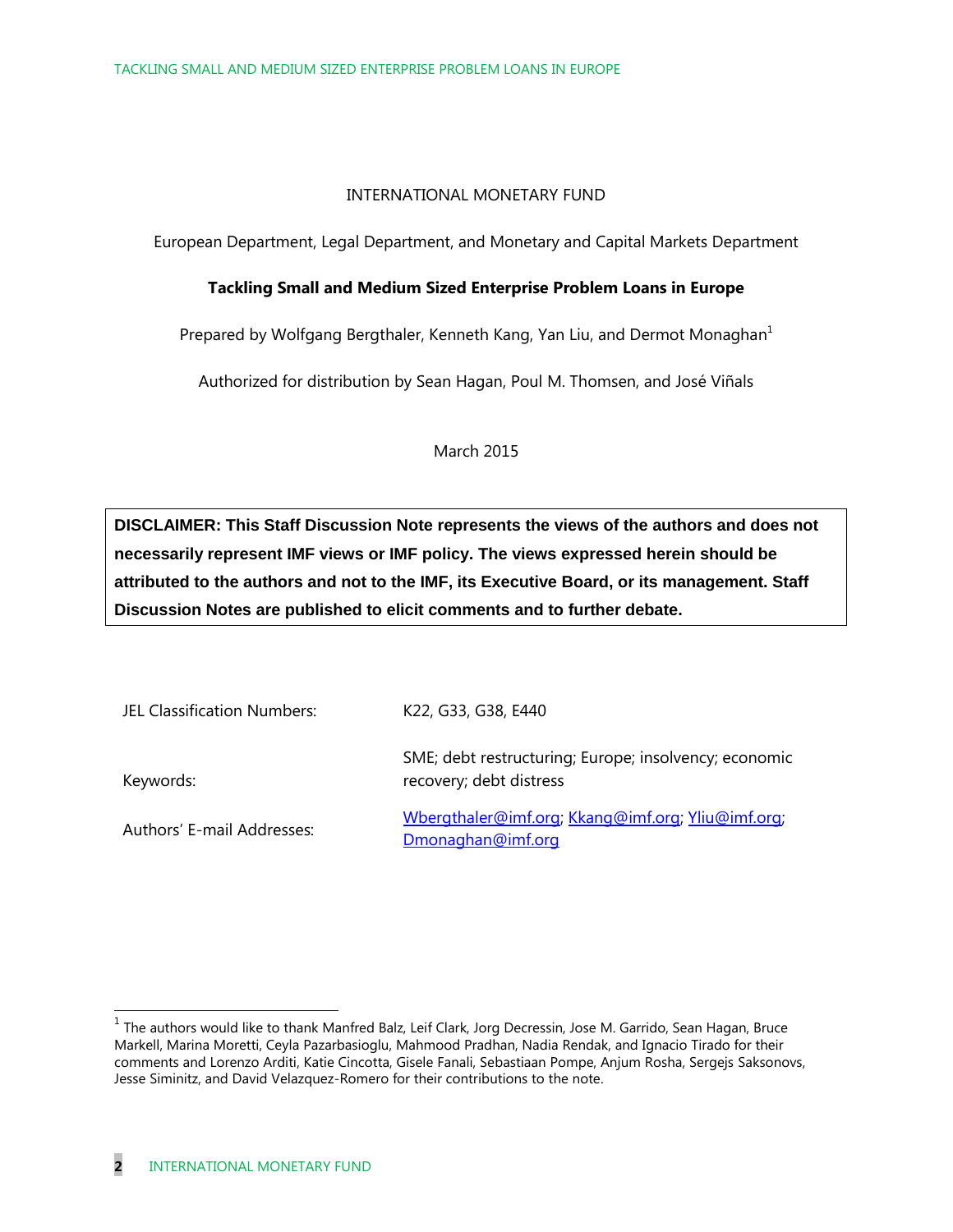### **CONTENTS**

| POLICY RECOMMENDATIONS FOR TACKLING SME PROBLEM LOANS IN EUROPE 20                                      |    |  |
|---------------------------------------------------------------------------------------------------------|----|--|
|                                                                                                         | 26 |  |
| <b>BOXES</b>                                                                                            |    |  |
|                                                                                                         |    |  |
| 2. EC Recommendation for a New Approach to Business Failure and Insolvency ______________ 14            |    |  |
| 3. Main Features of U.S. Bankruptcy's Chapters for Small and Medium Sized Enterprises_______ 17         |    |  |
| 4. Priority and Protection of Provision of Fresh Money to Distressed Small and Medium Sized             |    |  |
| 5. A Standardized Approach to SME Debt Restructuring in Systemic Crisis ____________________________ 26 |    |  |
| <b>ANNEX</b>                                                                                            |    |  |
|                                                                                                         |    |  |
|                                                                                                         |    |  |
| <b>FIGURES</b>                                                                                          |    |  |
|                                                                                                         |    |  |
|                                                                                                         |    |  |
|                                                                                                         |    |  |
|                                                                                                         | 7  |  |
|                                                                                                         | 7  |  |
| 6. Strength of Insolvency and Legal Procedures and Nonperforming Loans in Advanced Economies,           |    |  |
|                                                                                                         | 7  |  |
| 7. SME Share in Employment and Cumulative Output Growth in the EU _______________                       | 8  |  |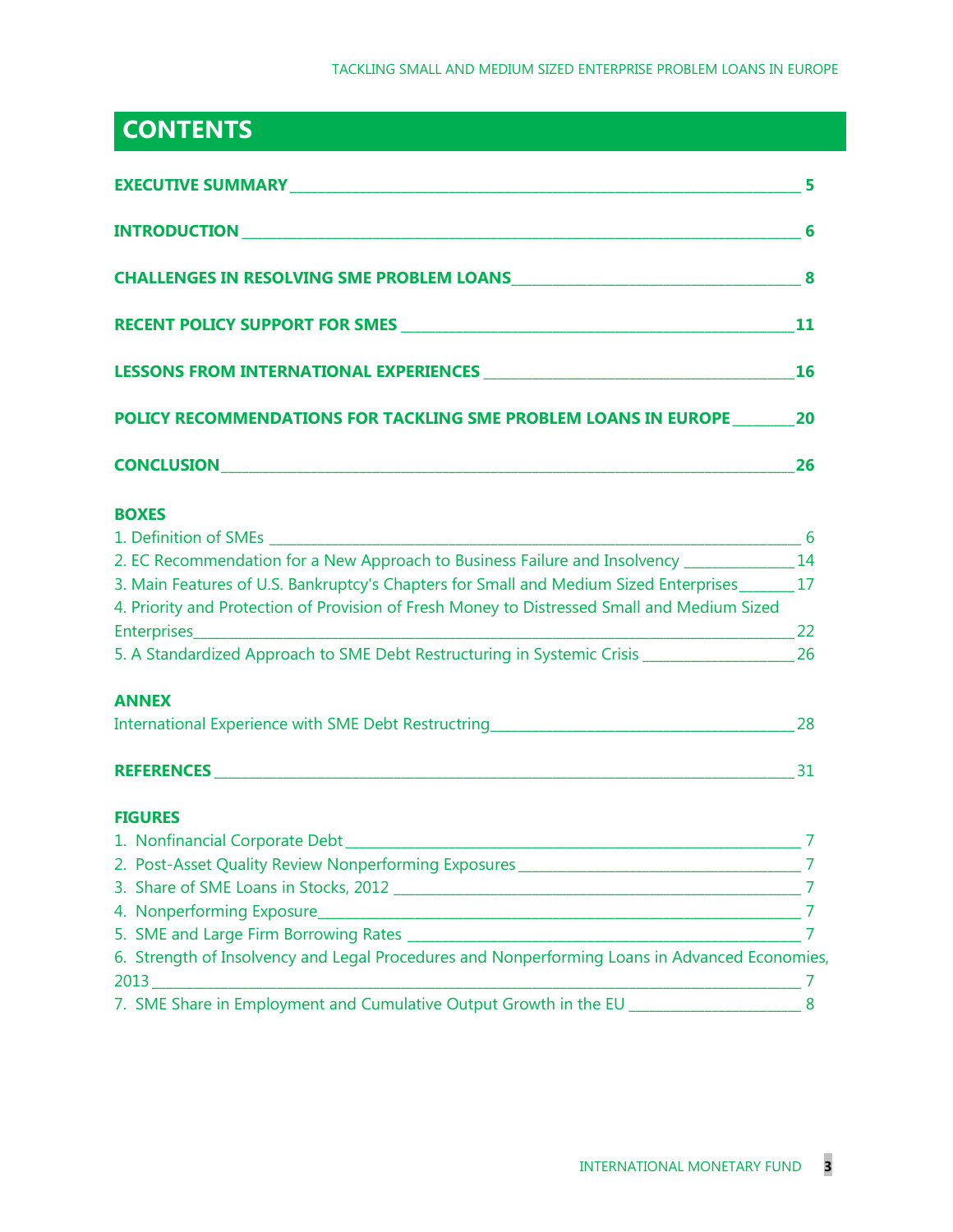### **Glossary**

| <b>AQR</b>      | <b>Asset Quality Review</b>                                                       |
|-----------------|-----------------------------------------------------------------------------------|
| EC              | <b>European Commission</b>                                                        |
| <b>ECB</b>      | <b>European Central Bank</b>                                                      |
| EU              | <b>European Union</b>                                                             |
| <b>GDP</b>      | <b>Gross Domestic Product</b>                                                     |
| <b>IMF</b>      | <b>International Monetary Fund</b>                                                |
| <b>INSOL</b>    | International Association of Restructuring, Insolvency & Bankruptcy Professionals |
| <b>NPL</b>      | Nonperforming loans                                                               |
| <b>SAAR</b>     | <b>Seasonally Adjusted Annual Rate</b>                                            |
| <b>SME</b>      | <b>Small and Medium Sized Enterprise</b>                                          |
| <b>OECD</b>     | Organization for Economic Co-operation and Development                            |
| <b>UNCITRAL</b> | United Nations Commission on International Trade Law                              |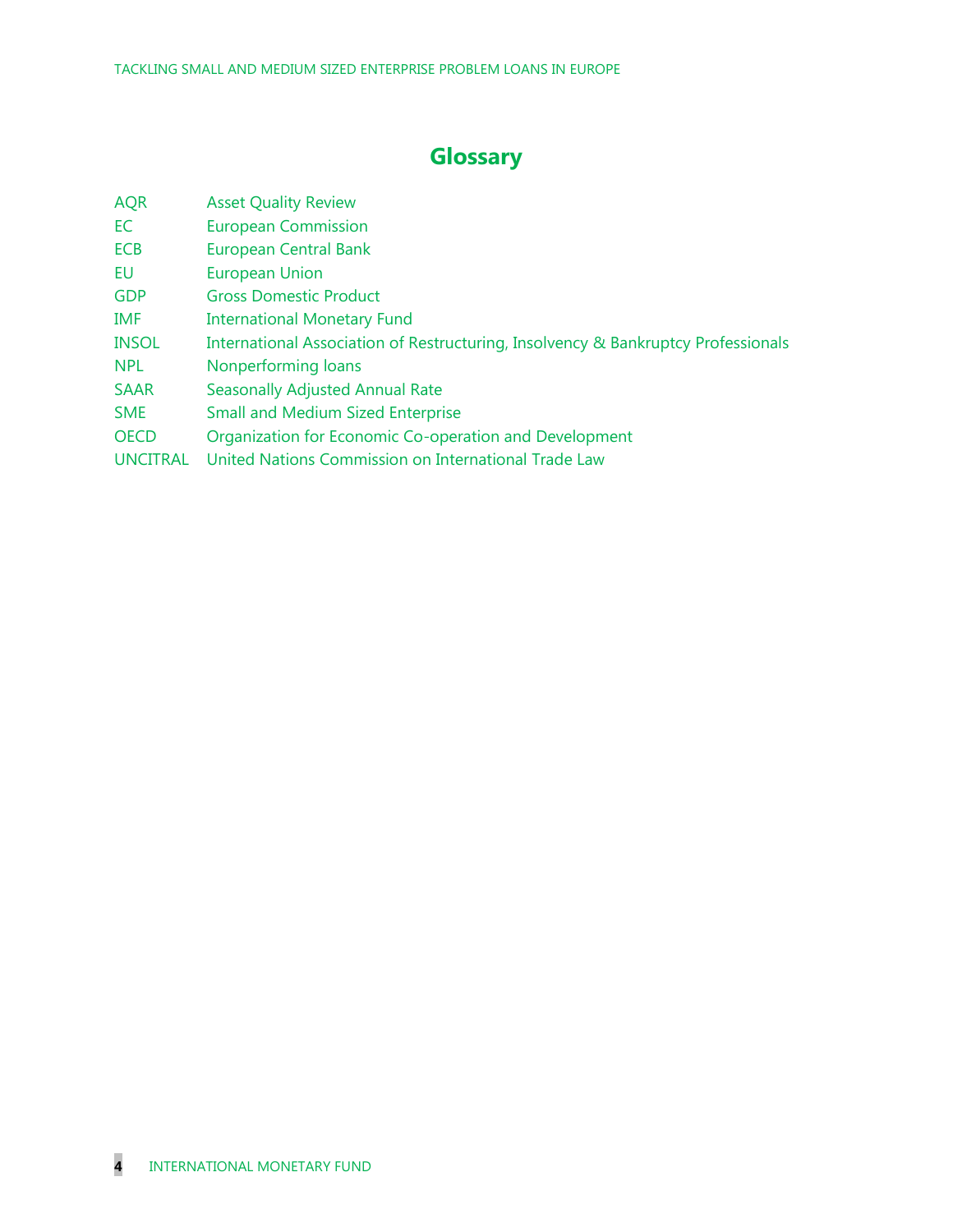### **EXECUTIVE SUMMARY**

The global financial crisis has left a large private sector debt overhang and high levels of nonperforming loans (NPLs) in several European countries. Small and medium-sized enterprises (SMEs) represent a significant and weak segment of the nonfinancial corporate sector. SMEs face a number of legal, financial, and regulatory challenges to restructuring that differ from those of larger corporates, such as a rigid and costly insolvency regime, a higher fixed cost to loan restructuring, and the lack of alternative sources of financing. Given SMEs' large presence and close links to the banking system, addressing the SME loan problem in Europe will be critical for strengthening bank and corporate balance sheets and supporting a more robust and sustained recovery.

The European Union and its member states have taken a number of steps to support distressed SMEs, from insolvency reforms and strengthened banking supervision, to financial support, but given the high debt overhang and NPL levels, more is needed to accelerate the resolution of problem loans and assist viable but distressed SMEs.

Based on cross-country experience with distressed SMEs, a comprehensive strategy can help promote NPL resolution and restructuring in Europe. Such a strategy should include tighter regulation and supervision of banks' NPL management, insolvency reform targeted at SMEs, a greater push for out-of-court workouts, and supportive macro policies. The aim should be to provide more cost-effective, efficient tools and to strengthen the incentives for restructuring and resolution. Moral hazard risks should be addressed by ensuring the speedy exit of nonviable SMEs:

- Building on recent insolvency reforms in many European countries, establishing simplified procedures for SMEs would reduce the cost and inefficiencies of SME restructuring. Insolvency regimes should close the gap with international best practices for rapid pre-pack approvals, "fresh start"/debt discharge, and debtor-in-possession financing. Active involvement of public creditors would support the restructuring of viable SMEs. Enforcement and foreclosure systems should be enhanced and made effective. Against the backdrop of a sound insolvency system, guidelines on loan workouts and the increased use of mediation would support more out-ofcourt debt restructuring.
- Following the completion of the European Central Bank's comprehensive assessment, supervisors should ensure that banks are adequately capitalized and provisioned in a forwardlooking manner to provide sufficient resources for case-specific resolution or restructuring. For SMEs in particular, proper collateral valuation is critical. For systemic cases where assessing SME viability is challenging, regulators may need to undertake a "triage" approach to separate nonviable SMEs for speedy liquidation from viable but distressed ones for more standardized loan restructuring and to force loss recognition through time-bound write-offs.
- Other supportive policies include removing tax and regulatory impediments to NPL resolution, improving SME financial reporting and disclosure, and expanding SMEs' access to financing, such as through securitization and active use of government support schemes.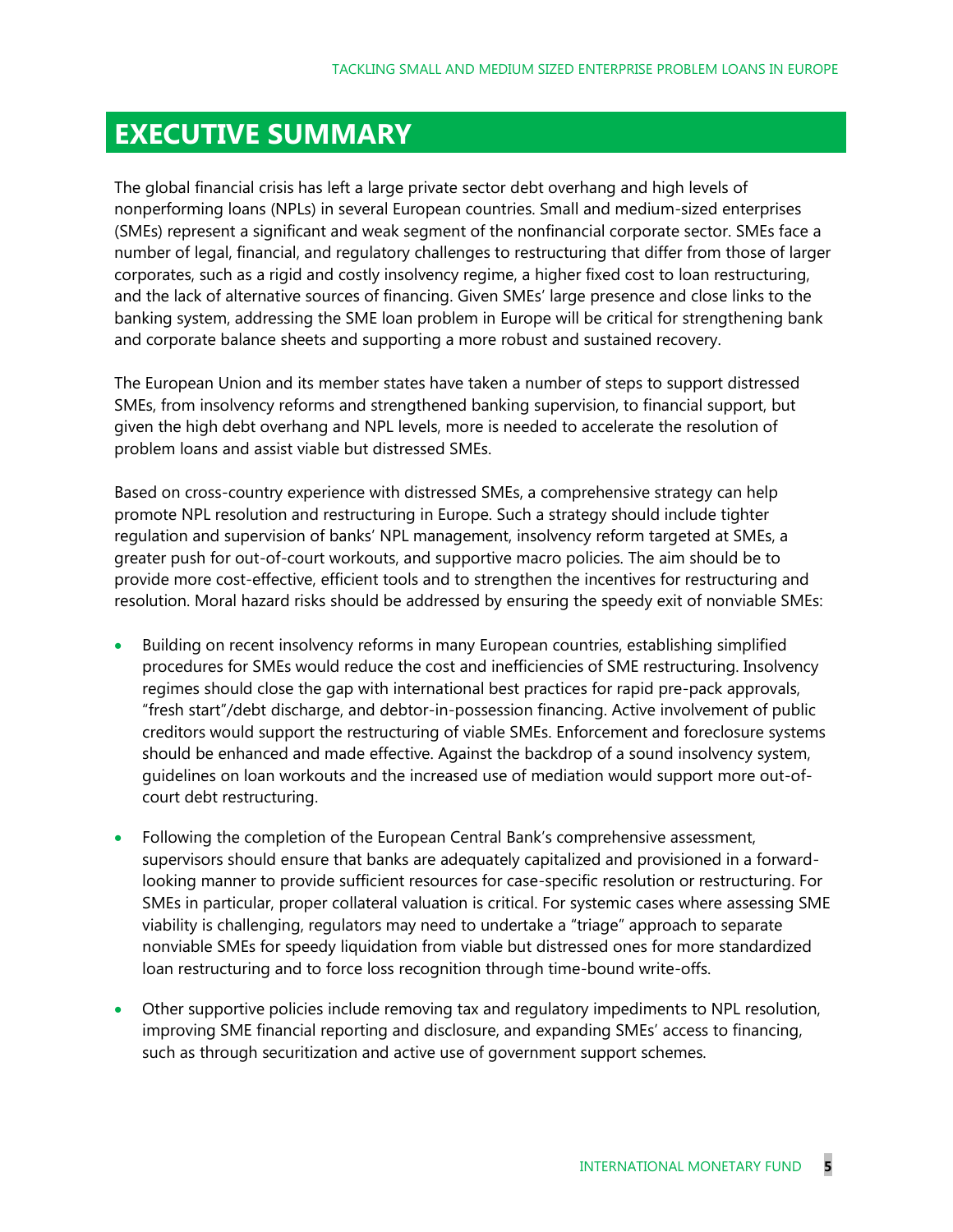### **INTRODUCTION**

1. **Six years since the global financial crisis, the problems of high levels of corporate debt and nonperforming loans (NPLs) still persist in several European countries**. Nonfinancial corporate debt as a share of GDP rose sharply before the crisis and has come down only slightly from its peak (Figure 1). In many countries, the pressure on corporates to deleverage has held back investment, which remains well below precrisis levels (Barkbu 2015). Reflecting the weak recovery, NPLs in the corporate sector have also risen sharply and, as highlighted in the European comprehensive assessment, have reached systemic levels in some distressed countries (Figure 2).

2. **Small and medium-sized enterprises (SMEs) represent a particularly significant and weak segment of the corporate sector**. SMEs in the European Union (EU) account for 99.8 percent of the 20.4 million nonfinancial enterprises, about 58 percent of value added, and nearly two-thirds of employment (Box 1; EC 2013b). Their share in total business loans range from 20 percent to as high as 75 percent in some countries (Figure 3). Compared with large firms, SMEs in general are more leveraged and reliant on bank financing and have significantly higher NPL ratios (Figure 4).<sup>2</sup> High SME NPLs reflect in part the deep and prolonged recession that hit SMEs hard, both through the collapse in domestic demand and the tightening of credit conditions (Iyer and others 2014; Presbitero and others 2014). Despite the declines in sovereign yields, SME borrowing rates have

#### **Box 1. Definition of SMEs**

declined by much less and remain high compared with those for large firms (Figure 5).

The EU definition of SMEs (see EC 2003) includes independent micro, small, and medium-sized enterprises, which may or may not be incorporated. SMEs represent a very heterogeneous segment—ranging from single unincorporated entrepreneurs to medium-sized joint stock companies listed on a stock exchange. The EU definition an economic rather than a legal category—encompasses a wide spectrum.

| <b>Definition of SMEs</b> |                  |                 |            |                                      |  |  |  |  |
|---------------------------|------------------|-----------------|------------|--------------------------------------|--|--|--|--|
| <b>Company category</b>   | <b>Employees</b> | <b>Turnover</b> | <b>Orl</b> | <b>Balance</b><br><b>Sheet Total</b> |  |  |  |  |
| Medium-sized              | < 250            | $≤$ £50 m       |            | ≤€43 m                               |  |  |  |  |
| Small                     | <50              | ≤£10m           |            | $≤$ £10 m                            |  |  |  |  |
| Micro                     | <10              | ≤€2 m           |            | ≤€2 m                                |  |  |  |  |
| Source: EC, 2014.         |                  |                 |            |                                      |  |  |  |  |

3. **SMEs present a particular set of challenges for NPL restructuring and resolution.** Given the large number of SMEs and their small sizes, lower reporting requirements, and heavy reliance on collateral, SME loan restructuring is more costly and riskier for banks than for large firms. In many cases, insolvency and out-of-court workout frameworks are ill-suited for SMEs, limiting the restructuring options, while difficulties in foreclosing on collateral also prevent speedy liquidation and exit. Business survey studies find the legal systems of several European countries to be weaker than those of other advanced economies and a possible contributing factor to their higher levels of NPLs (Figure 6; IMF 2014c).

 $^2$  NPLs are loan exposures that are 90-plus days past due, unlikely to pay, or have been restructured in the last year. Nonperforming exposures is a definition adopted by the European Banking Authority that also considers assets such as off-balance-sheet exposures and those impaired for accounting purposes.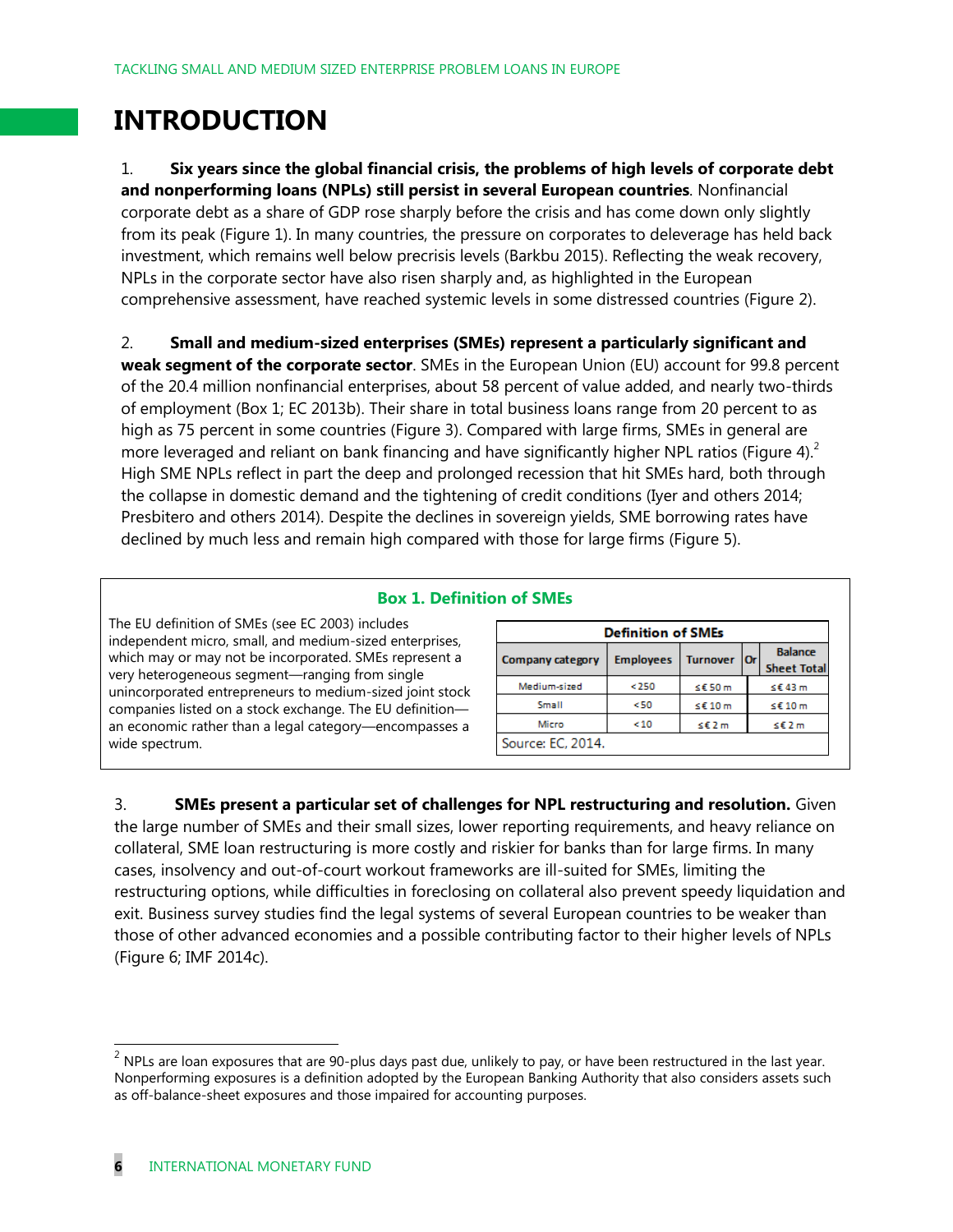

Source: Haver Analytics.

Note: Non-financial corporate debt includes loans and debt securities.







**Figure 2. Post-AQR Nonperforming Exposures**



Source: ECB Comprehensive Assessment.

**Figure 4. Nonperforming Exposure** (Percent, as of Dec-2013)



Source: European Banking Authority.

**Figure 6. Strength of Insolvency and Legal Procedures and Nonperforming Loans in Advanced Economies, 2014**



Note: The legal system indicator is an average of z-scores from seven different indicators of legal system strength from the Doing Business Survey, reltating to resolving insolvency, enforcing contracts, and the strength of legal rights. Differences in definitions of nonperforming loans make crosscountry comparisons difficult. Italian nonperforming loans have been adjusted, following Barisitz (2013).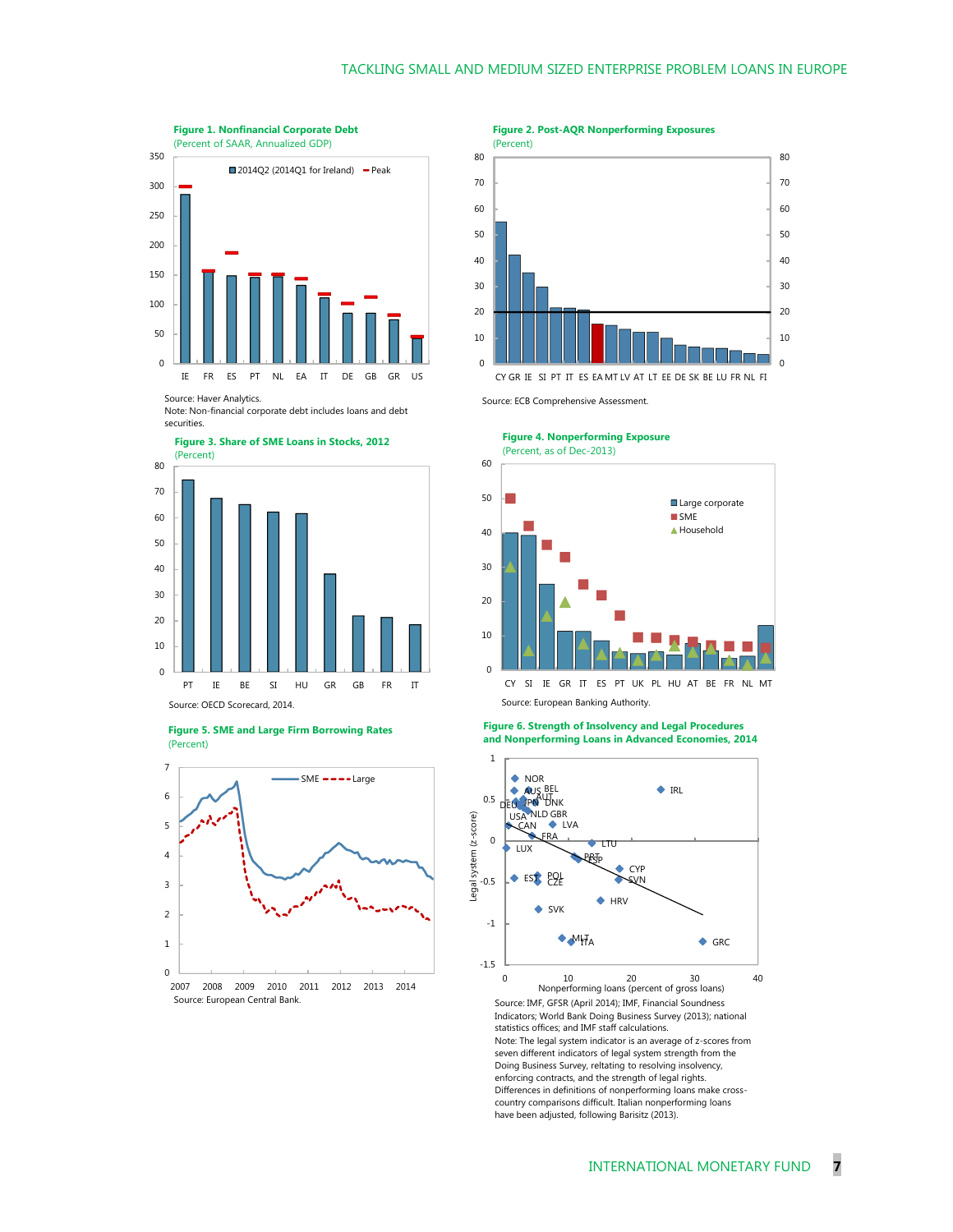4. **If left unaddressed, the problems of SME indebtedness and NPLs pose a risk to the recovery and financial stability**. High corporate debt and NPLs represent a significant drag on investment, as credit-constrained firms cut back on spending to repay debt. SMEs in particular, given their high leverage and lack of alternative financing, are more vulnerable to a growth slowdown or financial distress (Cingano and others 2014). SME weakness can in turn undermine banks' asset quality and profitability, constraining banks' ability to provide credit. The prevalence of SMEs in EU countries is consistent with macro evidence suggesting that economies with a higher share of SMEs have fared worse during the global crisis (Figure 7; IMF 2014e).



5. **Addressing the SME debt overhang and NPLs in Europe can help lay the foundation for a more robust and sustained recovery.** Evidence from past financial crises suggests that strengthening bank and corporate balance sheets simultaneously can reinforce them both and allow supportive macro policies to reinvigorate private demand (Chen 2015). A faster cleanup of banks' balance sheets can also free up credit for new lending.<sup>3</sup> Over time, progress in corporate restructuring can improve productivity by facilitating the reallocation of resources and the adoption of new technologies. Given the dominant role of SMEs in the corporate sector, a policy strategy targeted to the specific challenges facing SME loan restructuring and resolution can help accelerate the balance sheet adjustment and strengthen prospects for a recovery (IMF 2014c).

6. **The remainder of this note is structured as follows.** The note opens by discussing the challenges in resolving SME problem loans. It then outlines recent policy measures to support distressed SMEs, followed by a discussion of international experience in resolving SME problem loans. The note concludes with recommendations for resolving SME NPLs and the debt overhang.

### **CHALLENGES IN RESOLVING SME PROBLEM LOANS**

#### 7. **The corporate debt overhang and NPLs in EU countries can be broadly separated into two groups.**

 *Balance sheet recession*. The first group consists of those countries where over-leveraged corporates and SMEs (for example, Italy, Portugal, Slovenia, Spain) have weighed heavily on

 $3$  This note does not discuss issues related to bank resolution. It is well understood that policies should first address a number of issues including distressed banks before turning to private sector NPLs (Laryea 2010).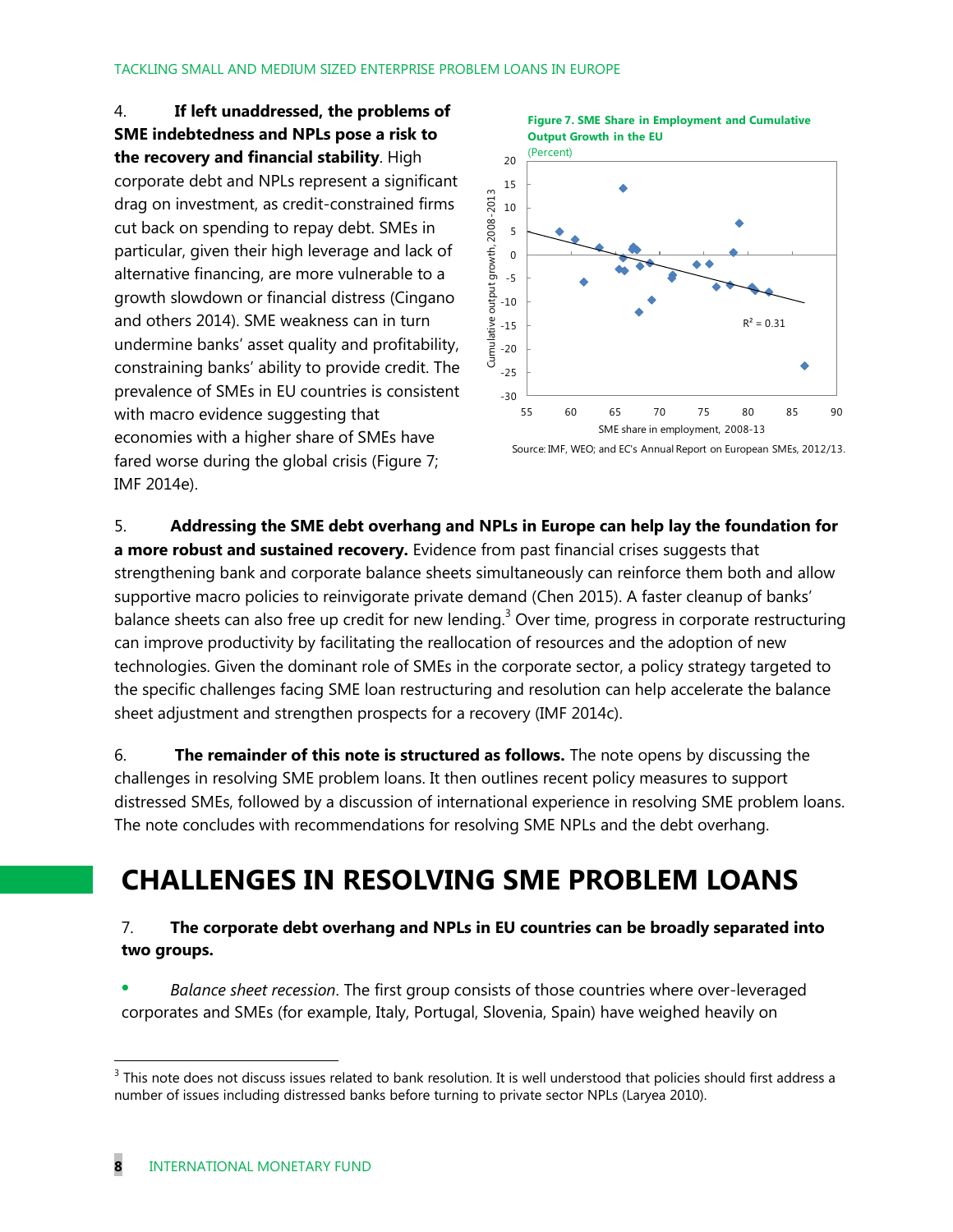domestic demand, economic growth, and bank lending, but debt and NPL levels do not pose a clear and immediate threat to financial stability.

 *Systemic problem.* The second group consists of countries with systemic levels of corporate debt and NPLs that threaten financial stability. For example, in Greece and Cyprus, SME nonperforming exposures have reached about 30–50 percent of total exposures. The high level of NPLs in these countries reflects both excessive corporate debt and a deep economic recession, and the sheer volume of individual NPL cases that probably cannot be addressed expeditiously using conventional instruments and channels (IMF 2014a; IMF 2014d).

#### 8. **In both groups, SMEs face a number of legal, financial, and regulatory challenges to restructuring that are similar to those for large corporate in Europe.**

 *Weak foreclosure and insolvency regimes.* In many EU countries, rehabilitation and liquidation procedures are lengthy, costly, and ineffective; equally, foreclosure is time consuming and expensive, delaying the realization of collateral. These delays and expenses lead to the rapid loss of value for creditors. Courts dealing with insolvency matters are often overburdened and in some cases lack experienced and specialized judges, while insolvency practitioners may lack capacity and proper supervision and clear incentives for successful rehabilitation (EC 2011b; IMF 2014c). As a result, these regimes limit the ability to restructure viable businesses and liquidate nonviable ones in a timely and effective manner.

 *Banks' restructuring capacity and bank supervision.* Many smaller banks in Europe have little experience or operational capacity to restructure debts, especially for SMEs. They often lack workout units, or such units are either understaffed or under-trained. Some lack the needed capital to recognize losses upfront and engage in voluntary restructuring. Insufficient or different rates of provisioning across banks have also led to collective action problems in restructuring (that is, the free rider problem). $4$  Bank supervisors may also be slow in forcing creditors to recognize losses and write down bad loans, especially if fiscal resources are limited to address banking distress.

 *Nonparticipation of public creditors.* Several European countries suffer from relatively high accumulations of arrears to public creditors (Cyprus, Greece, Latvia, Malta, Portugal, Spain), but tax, social security, and public utility often do not participate to the extent necessary in debt restructurings due to legal and political limitations (for example, prohibition to write down principal or a lack of clear rules of engagement) as well as fiscal constraints. In some countries, tax claims have a priority rank (or even a super-priority rank) in insolvency that in the first place may lead to lax tax enforcement and then create little incentive for tax authorities to participate in debt restructuring. In a number of other countries, public creditors are permitted to opt out of insolvency proceedings, effectively creating a priority (for example, Spain).

 *Regulatory issues form obstacles.* Tax disincentives to engage in a restructuring, such as debt forgiveness taxed as income, may also be an obstacle. Overprotective labor laws (such as tying dismissals to rarely granted ministerial approvals or high severance payments) may prevent

<sup>&</sup>lt;sup>4</sup> The free rider problem is manifested in debtors being able to take advantage of lenders' inability to aggressively pursue nonperformance, lest a formal default result in the lender's having to recognize a greater loss than its provisioning (and by extension, its capital) permits.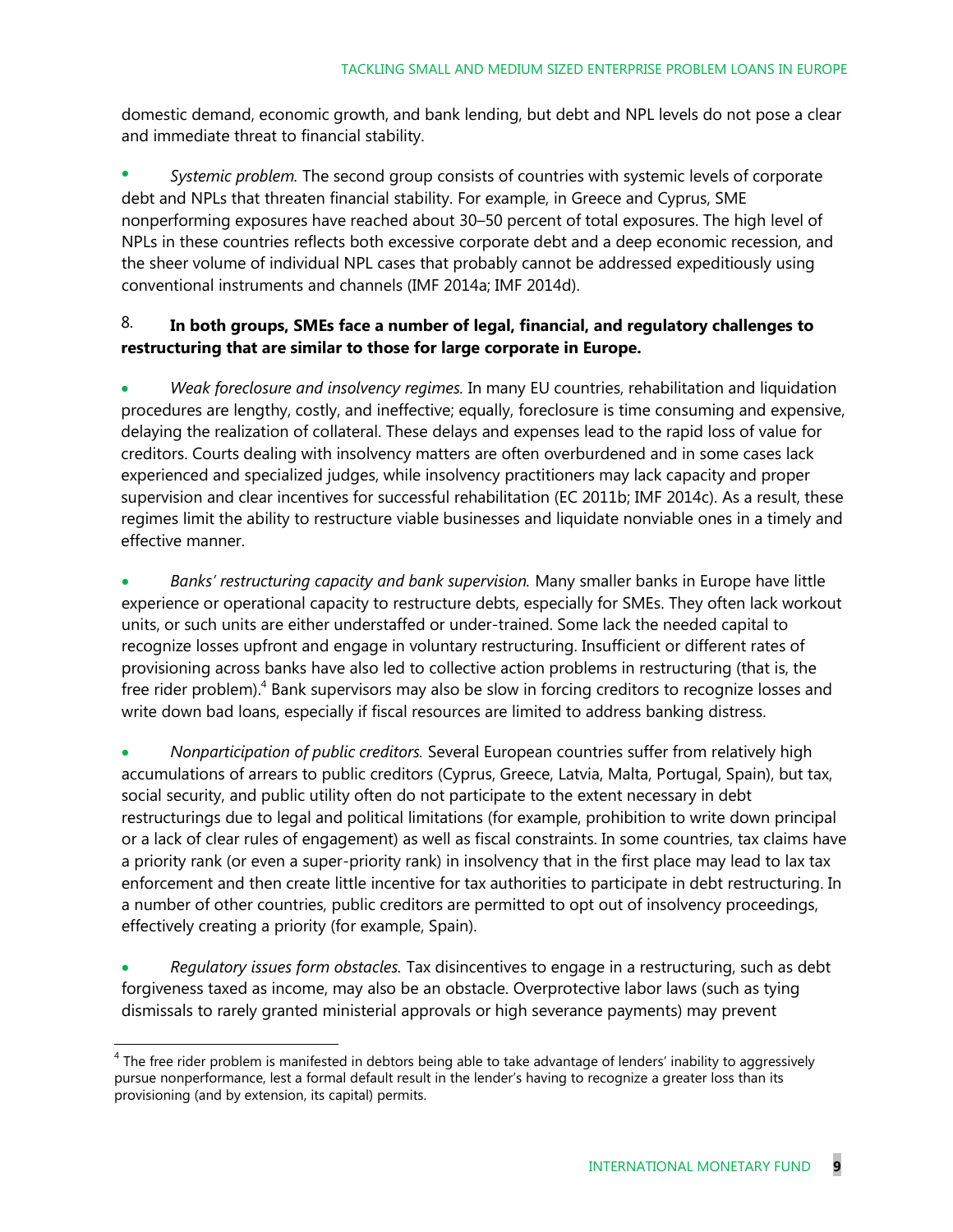meaningful restructuring. Governments may also face legal uncertainty to support specific debtors under EU state aid rules.

 *Stigma and delays.* In many EU countries, insolvency attaches a strong stigma, and business failure, even in good faith, is not socially acceptable. This not only decreases entrepreneurial activity but also leads to business rescues being attempted too late to be effective (EC 2011a).

#### 9. **Restructuring distressed but viable SMEs also faces a number of unique challenges.**

 *Lack or inadequacy of a "fresh start" regime*. For unincorporated micro and small SMEs, the treatment of individual defaulters (and in some cases their guarantors) in some European insolvency regimes is very severe, leaving full personal liability for many years beyond liquidation of the business. The lack of a "fresh start" for bankrupt owners who have demonstrated good faith in making payments reduces the incentives to seek protection and restructuring within the courts (Cyprus). For example, Greece allows for discharge but makes fresh start available to only consumers. Other regimes require long repayment periods that tie up entrepreneurs for years, wasting valuable human capital and investment (IMF 2014c). Some personal insolvency regimes also fail to clearly distinguish between bona fide and fraudulent default, resulting in stricter standards for a fresh start (EC 2011b). As a result, progress in reducing unincorporated SME debt through insolvency remains very slow.

 *Complex, rigid, and costly insolvency regimes.* As recognized by EU reports (EC 2011; EC 2013b), the complex, lengthy, and rigid procedures, required expertise, and high costs of insolvency often fail to adequately meet the needs of micro and small incorporated SMEs. Many SMEs are also owned and operated by families who have pledged their personal assets for business credit. In these cases, the insolvency regimes in Europe generally do not well cover the overlap and conflation of business and household assets and liabilities, for example, home mortgages or personal guarantees to cover business debts (EC 2011; EC 2013b). As a result, business insolvency may lead to personal insolvency once a business fails, even where the business is a separate legal entity. In some countries (Italy and Slovenia), SMEs are not eligible to use restructuring process with advantageous features, which are reserved for large corporates.

 *Higher fixed cost to restructuring*. Given that most SME lending is secured by real estate or a personal guarantee, banks have a strong incentive in the event of a loan default to enforce the guarantee or initiate foreclosure to realize the security and collect proceeds. Although individual debt restructuring may lead to higher total recovery value, the fixed cost associated with simultaneously restructuring a large number of distressed SMEs may exceed that of foreclosure, which may be cheaper, faster, and more certain, especially in cases where value of collateral pledged exceeds the loan value.<sup>5</sup>

 *Lack of financing*. Compared with large corporates, SMEs are more leveraged and have less access to outside capital. Their high credit risk makes it difficult to secure needed financing for

 $\overline{a}$ 

<sup>&</sup>lt;sup>5</sup> Garcia-Posada and Sanguinetti find that inefficient insolvency regimes in Spain promote over-collateralization, which in times of distress leads to excessive liquidations. There is no structured restructuring vehicle that serves as an alternative to enforcing collateral. Regimes where collateralization prevails therefore have diminished corporate recovery, as Spain demonstrates (Garcia-Posada and Sanguinetti 2012; Garcia-Posada 2013).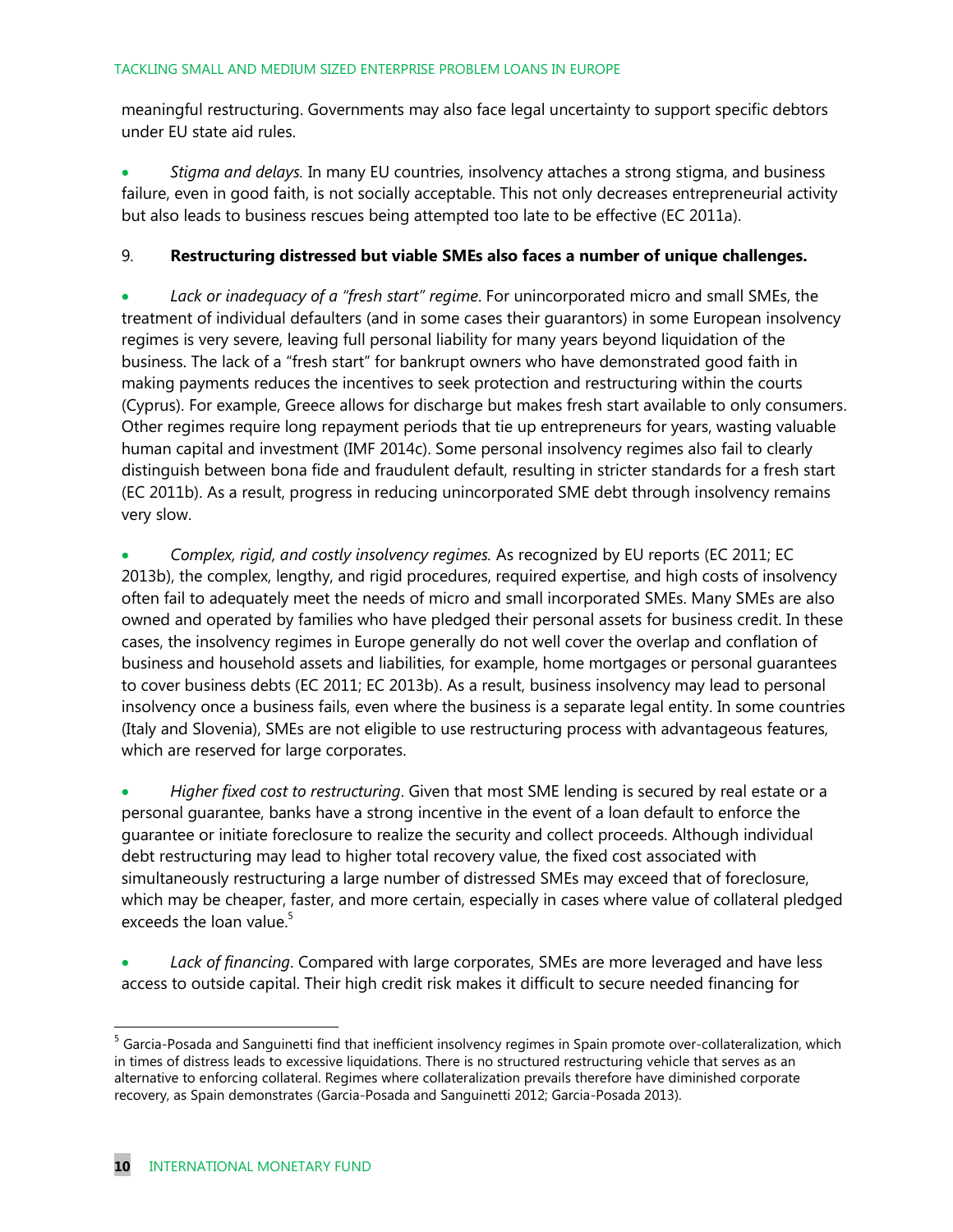restructuring, including debtor-in-possession financing under insolvency, as used under Chapter 11 in the United States.<sup>6</sup> The lack of reliable SME financial data also makes it difficult to assess their viability and the feasibility of restructuring plans.

### **RECENT POLICY SUPPORT FOR SMES**

#### 10. **European countries, the EU, and its member states have taken steps in the area of insolvency reforms, banking supervision, debt restructuring, and direct government support to assist debt-distressed SMEs.**

#### *Insolvency Reforms*

 $\overline{a}$ 

11. **Insolvency reforms have targeted both SMEs and the broader corporate sector.** While most regimes already carry the main features of an effective insolvency law, such as clear filing criteria, support to rehabilitate viable firms, a stay on enforcement action, inclusion of secured creditors in the insolvency process, majority/class voting, priority status for post-commencement financing, and speedy liquidation of nonviable firms (Liu and Rosenberg 2013; EBCI 2012), recent reforms focused on pre-insolvency procedures and stronger instruments for restructuring.

 *Pre-insolvency regimes*. Croatia (2012), Estonia (2010), Greece (2010), Latvia (2010), Portugal (2012), and Slovenia (2013) introduced pre-insolvency regimes to enable an early rehabilitation of distressed enterprises. Germany (2012), Greece (2010), Italy (2012), Latvia (2010), Portugal (2012), and Romania (2014) adopted so-called pre-packs<sup>7</sup> to enable a quick in-court approval of a settlement agreed out of court that is binding on dissenting creditors.

 *Financing and other features*. Italy (2012), Latvia (2010), Portugal (2012), and Spain (2014) strengthened incentives for fresh post-commencement financing. Other reforms include the introduction of simplified debt/equity swaps (Germany 2012, Latvia 2010, Slovenia 2013, Spain 2014) or spin-offs (Slovenia 2013).

 *Expanded coverage*. Slovenia expanded its insolvency law to cover all creditors, including secured creditors (but only for large corporates and not SMEs), while Ireland (2013) introduced three new restructuring processes that also cover individuals' business debt (IMF 2013a; IMF 2015).

 *Special in-court procedures for SME.* A number of countries have introduced simplified procedures for SMEs in their general insolvency regimes (Germany,<sup>8</sup> Greece, Slovenia, Spain) or special processes (Italy). The Italian over-indebtedness agreement (*concordato preventivo*) is specifically designed for micro and small SMEs and is part of the in-court toolkit. It involves a stay and a majority voting process (60 percent of creditors in value).

<sup>&</sup>lt;sup>6</sup> See http://ec.europa.eu/enterprise/policies/single-market-goods/fighting-late-payments/index\_en.htm.

<sup>&</sup>lt;sup>7</sup> Pre-packs refer to procedures under which the court expeditiously approves a debt restructuring plan negotiated between the debtor and its creditors in a consensual manner before the initiation of an insolvency proceeding. This technique draws on the most significant advantage of a court-approved restructuring plan—the ability to make the plan binding on dissenting creditors or cram-down—while leveraging a speedy out-of-court negotiation process.<br><sup>8</sup> In Cermany streamlined household insolvency provisions can also be applied to misre uninsorperated CMFs with In Germany, streamlined household insolvency provisions can also be applied to micro unincorporated SMEs without employees.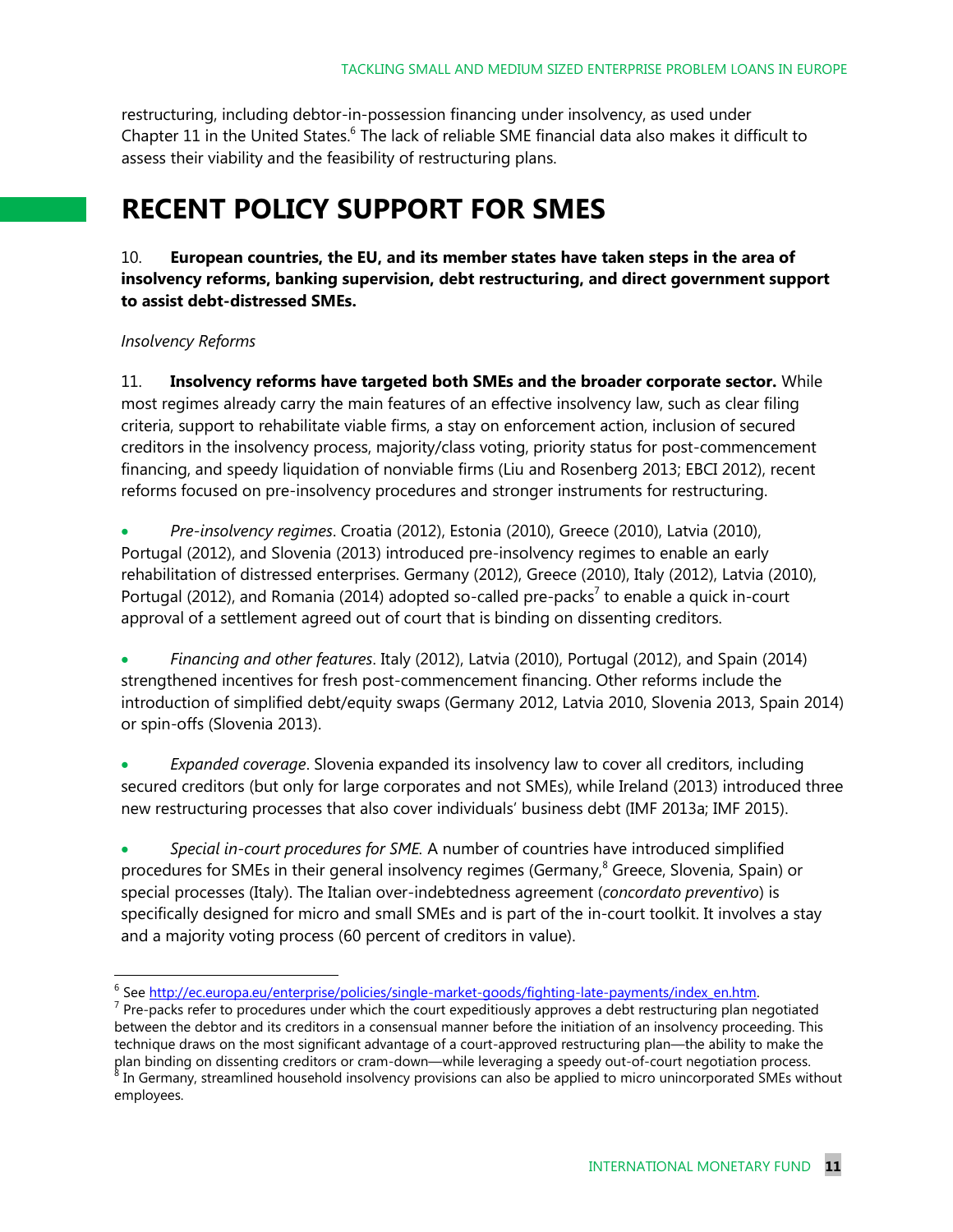#### 12. **Out-of-court restructuring schemes ranged from nonbinding guidelines to enhanced/hybrid<sup>9</sup> restructuring, some specifically targeted to SMEs.**

 *Out-of-court regimes.* Albania (2013), Austria (2013), Latvia (2010), Portugal (2011), Romania (2012), Serbia (2010),<sup>10</sup> and Slovenia (2014) adopted nonbinding guidelines for out-of-court debt restructuring for all business entities (including SMEs) in line with the International Association of Restructuring, Insolvency & Bankruptcy Professionals (INSOL) principles for multicreditor workouts. Iceland (2010) supervised the adoption by individual commercial banks of out-of-court restructuring guidelines. Outside the crisis context, mediators have also been used (for example, France) to facilitate a debtor/creditor agreement.

 *Special SME workouts.* Portugal (2012) adopted a formal out-of-court restructuring regime tailored to SMEs through mediation by a government agency. This formal regime features a creditor standstill and requires tax and social security authorities to participate in the negotiations. There is no majority voting and the agreement binds only participating creditors (IMF 2013c).<sup>11</sup> Spain (2013) introduced a time-bound, out-of-court agreement on payments tailored for micro and small SMEs. In 2015, this mechanism was reformed under which the Chamber of Commerce or a mediator appointed by the registrar or a notary takes the lead in negotiating a settlement, and except for public creditors, a stay on enforcement actions is in effect for three months.<sup>12</sup> Payments cannot be postponed for more than ten years, while debts may be totally written down or converted into equity. A 60 percent or 75 percent majority of creditors (in value) is required to approve and extend the plan to dissenting or non-participating creditors (60 percent for stays up to 5 years and 75 percent for other operations). These majorities are respectively increased up to 65 percent and 80 percent for secured creditors (just for the part of the credit covered by the guarantee). Italy (2012) established an out-of-court procedure for SMEs where an independent expert appointed by the debtor may facilitate an agreement, but which binds only participating creditors. Greece (2014) adopted an out-of-court framework for SMEs that enables the reduction of debt for SMEs according to economic indicators, as well as a corresponding tax credit for creditors and a restructuring of public creditors' claims according to installment schemes for public claims (with an extra 20 percent benefit); it entered into force in March 2015. In Ireland, the resolution of SME NPLs is guided by lender-specific workout targets, with the two main SME lenders expected to have completed the workout plans of almost all SME loans by end-2014.<sup>13</sup>

 *Standardized regime with arbitration for SMEs*. In 2010, the Icelandic government, banks, and social partners entered into a voluntary debt restructuring scheme based on "joint rules on the financial restructuring of companies" specifically targeting SMEs with less than ISK 1 billion of liabilities, aiming at writing down debt to the value of the SME (that is, no equity value is created). Viability was determined to exist when the projected liquidation value was less than the going

 $9$  "Hybrid" procedures are all procedures where the involvement of the judiciary or other authorities is an integral part of the procedure, but is less intensive than in formal insolvency proceedings.

 $10$  The Serbian out-of-court regime was enacted by law and is facilitated by the Serbian Chamber of Commerce.

 $11$  The formal out-of-court regime was amended effective March 1, 2015, to among other things improve the viability diagnosis, adjust the majority voting process to the insolvency regime (which was also amended at the same time), enhance the priority of new money provided to the debtor, or end enforcement actions for the debtor's guarantors.  $12$  See: Royal Decree Law 1/2015, February 27, 2015.

<sup>13</sup> Implementation of loan restructurings typically spans a number of years as SMEs take actions such as asset disposals.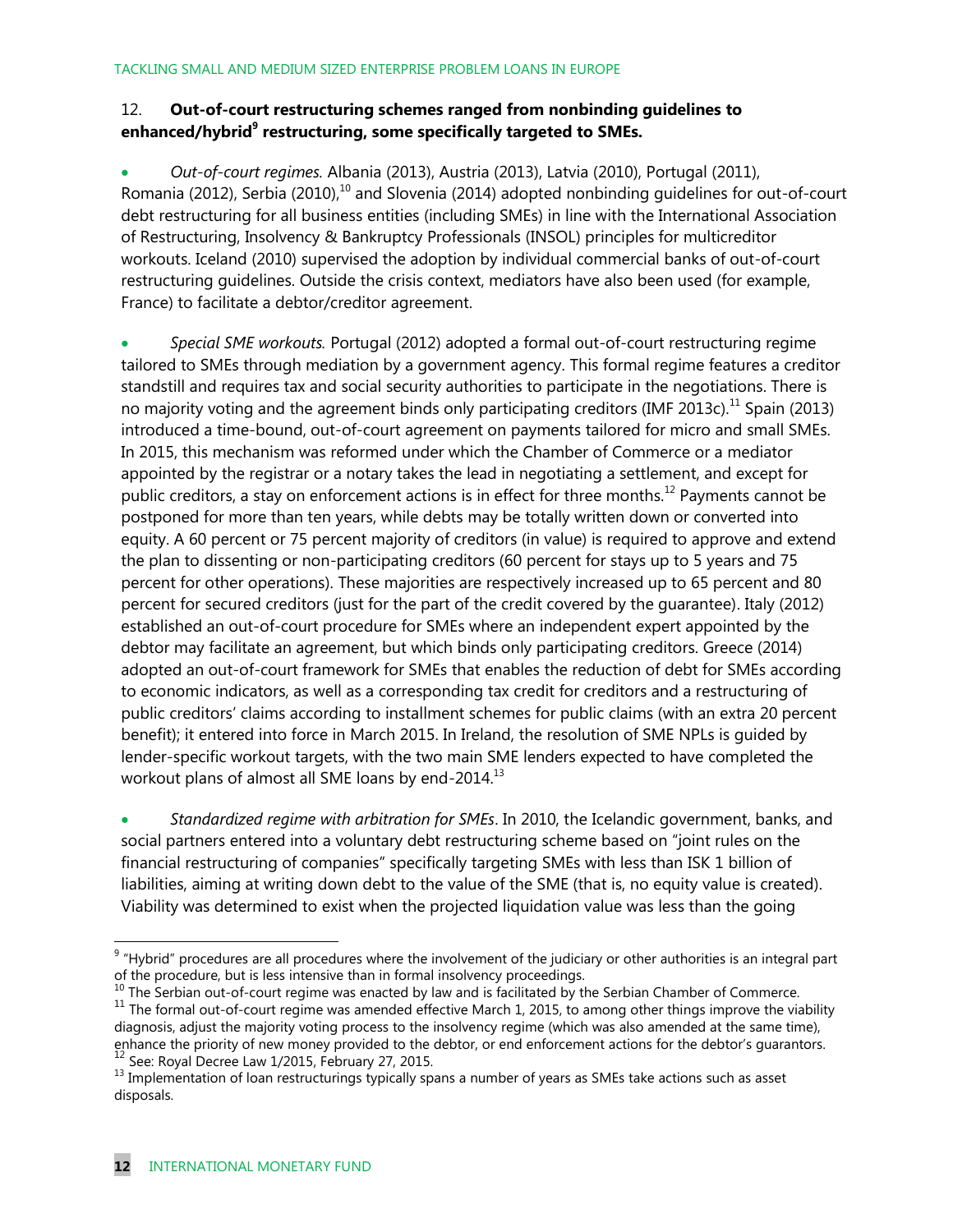concern value. For SMEs below a certain debt-to-equity ratio threshold, liabilities were restructured based on the SMEs' capacity to pay. For SMEs with a high debt-to-equity ratio, the feature of "deferred loans" (that is, reduced interest rates for three years) was used. The scheme included an arbitration committee to resolve disputes among parties involved. The government supported the scheme through various tax incentives. Banks were subject to monthly targets to successfully restructure SMEs (IMF 2011; IMF 2012a).

#### *Banking Supervision*

13. **EU bank regulators have taken action to tackle corporate NPLs.** National supervisory authorities have conducted various asset quality reviews, including in the most recent ECB comprehensive assessment, to harmonize and strengthen loss recognition and inform banks' workouts. Supervisors have also strengthened supervision and instructed banks to enhance their workout capabilities. For instance, Ireland, Cyprus, and Greece have introduced specialist functions and supervisory expertise and required banks to develop strategies and NPL resolution plans. Ireland has also set debt resolution targets on a per-bank basis. The Central Bank of Cyprus (in 2013 for mortgages arrears only), the Central Bank of Ireland (in 2012 for mortgages arrears only), and the Bank of Greece (2014) adopted a code of conduct to standardize the engagement between creditors and debtors for NPLs resolution.

#### *Institutional Support*

#### 14. **Many EU countries have strengthened the institutional setting for debt restructuring.**

 *Data.* The information gap on SMEs has narrowed, but still remains substantial. There are credit assessments from third-party providers, and the ECB has started to conduct surveys on the access to finance for SMEs (ECB 2014b).

 *Tax*. Iceland (2010), Latvia (2010), and Portugal (2012) amended their tax codes to remove disincentives for debt restructuring. Italy (2013) also relaxed the limits on tax deductions for loan loss provisioning to encourage faster write-offs.

 *Institutions and debt enforcement*. Portugal (2013) adopted a new legal regime for insolvency administrators in addition to a new supervisory authority that supervises and monitors insolvency administrators. Ireland (2012) established the Insolvency Service of Ireland, which licenses and regulates personal insolvency administrators. Portugal (2013) and Italy (2013) engaged in wideranging judicial reform to increase court performance management and the specialization of the judiciary (IMF 2013c; IMF 2014g). Latvia (2010), Portugal (2012), and Serbia (2014) also strengthened their debt enforcement frameworks (IMF 2013b).

#### *Government Support for SMEs*

15. **Government intervention for SMEs has so far been limited to legal reforms and other governmental support**, including temporary moratoria on mortgage foreclosures and targeted schemes for households; governments have so far not intervened directly into market-driven debt restructurings for SMEs (Liu and Rosenberg 2013).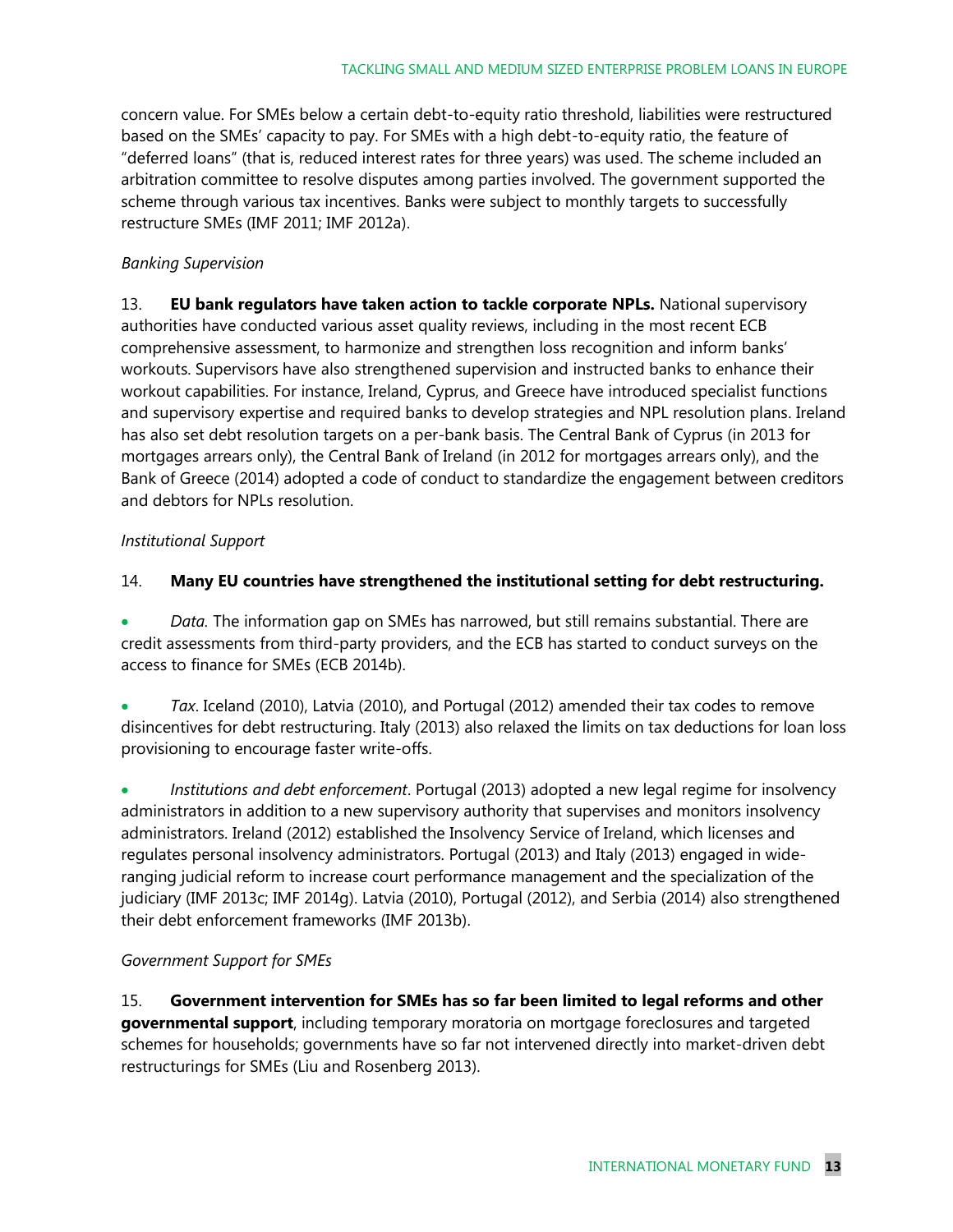16. **The EU has developed a number of initiatives, including a distinct policy platform for SMEs under its Enterprise and Industry Department.** The basis of EU policy is the socalled 2008 Small Business Act, which outlines a set of recommendations, based on cross-country experience and good practices (EC 2011a). In addition, EU structural funds, the European Investment Bank, or the European Investment Fund<sup>14</sup> provide financing (such as loans, guarantees, structured finance, or trade financing) to the SME sector in certain EU crisis countries (OECD 2009). The Late Payments Directive aims at protecting SMEs by reducing SME vulnerability to insolvency triggered by liquidity constraints (EC 2011b). Finally, in April 2014, the European Commission issued a recommendation on a new approach to business failure and insolvency targeted at SMEs (see Box 2).

#### **Box 2. EC Recommendation for a New Approach to Business Failure and Insolvency**

**The European Commission ("Commission") issued a nonbinding Recommendation on a New Approach to Business Failure and Insolvency on March 12, 2014 ("EC Recommendation").** This Recommendation is based on previous reports on the treatment of enterprise failure in Europe, with specific references to SMEs. It signals the Commission's first step toward establishing general principles in the area of substantive insolvency law and may be followed up by further proposals for legislation in the future. The EC Recommendation will be assessed by the European Commission in September 2015, with EU member states being invited to implement the principles contained in the EC Recommendation by March 2015.

**The EC Recommendation is limited in scope and essentially addresses two main issues:** first, the features of a restructuring mechanism with minimal court intervention (hybrid mechanism); and second, the availability of a discharge for individual entrepreneurs within a short time frame. The EC Recommendation does not include any provisions on formal insolvency proceedings (rehabilitation and liquidation). Recognizing the subsidiarity principle, the EC Recommendation omits certain details and thus only highlights the essential issues to be addressed, and EU member states are given the possibility of "filling the gaps" with national rules that are consistent with their legal traditions and national circumstances.

**The restructuring mechanism with minimal court intervention should be preventative and as informal as possible.** In this regard, the mechanism should be available to distressed entrepreneurs as early as possible, leave the debtor in control (debtor in possession) during the restructuring process, and, to the extent possible, be as informal as possible to reduce costs. It should include the following features:

 The EC Recommendation envisages a (court-intervened) stay of all creditor actions, limited to four months (extendable to no more than 12 months). Court-appointed mediators could be used if necessary.

 The EC Recommendation suggests that all creditors abide by a restructuring plan if approved by a majority of creditors' in value (as determined under national law) divided into separate classes (at a minimum, secured and unsecured creditors). It includes protective measures for dissenting creditors, namely the provision that no dissenting creditor may receive less under the plan than in a liquidation of the enterprise. Although there is no explicit reference to the treatment and inclusion in a plan of public creditors, the absence of a distinction suggests that public creditors shall be included in the plans.

 The EC Recommendation underlines the importance of protecting new financing during debt restructuring, especially against the risk of avoidance actions in a subsequent insolvency process, and against any potential criminal or civil liabilities (for instance, for wrongful trading or lender liability). However, the EC Recommendation does not specify safeguards for existing creditors, which is left to national laws.

**A discharge for individual entrepreneurs should be available after a maximum period of three years.** The Recommendation emphasizes the need of making discharge available only to honest entrepreneurs.

 $\overline{a}$ 

<sup>&</sup>lt;sup>14</sup> European Investment Fund. [http://www.eif.org/what\\_we\\_do/where/index.htm.](http://www.eif.org/what_we_do/where/index.htm)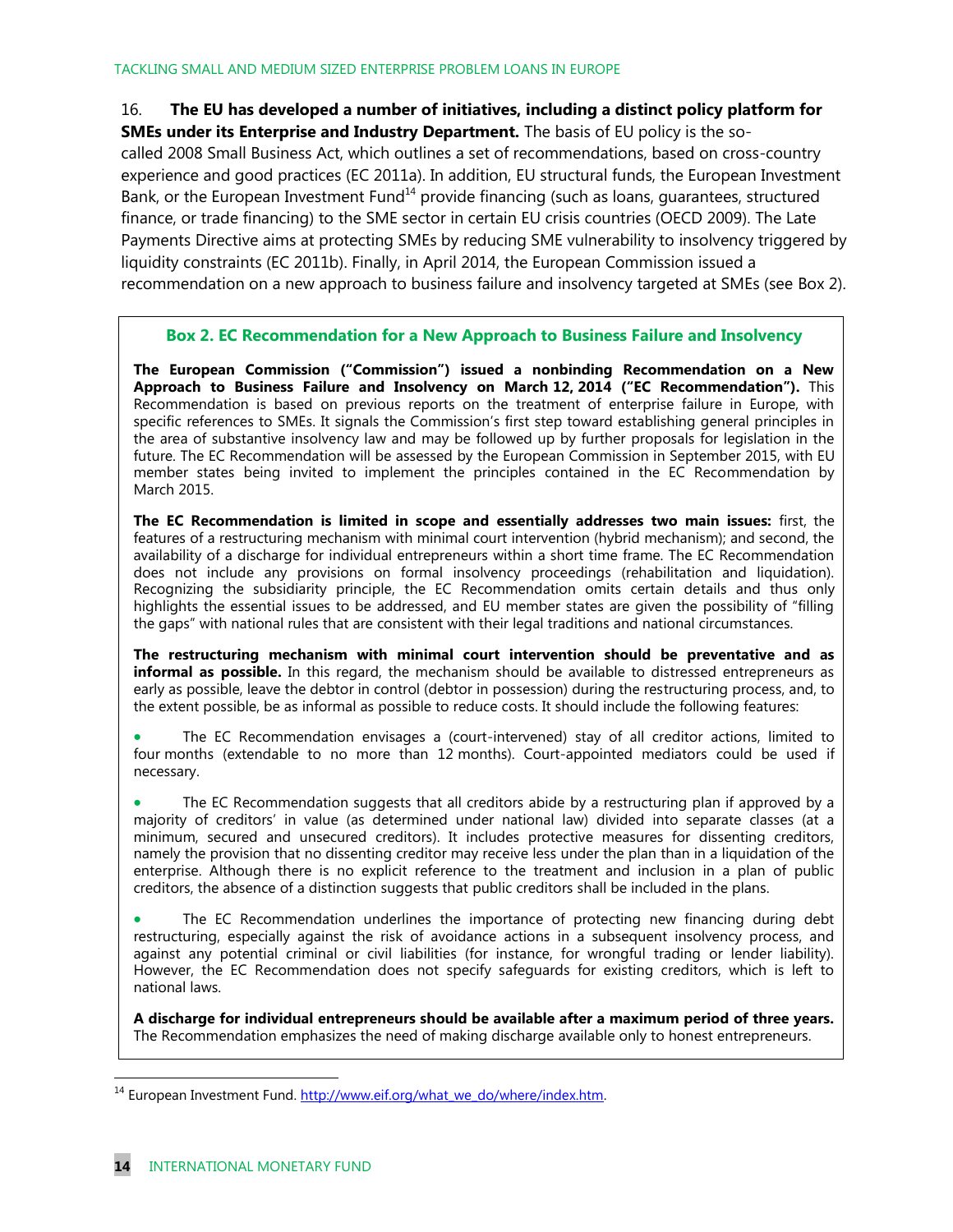#### 17. **At the national level, countries have put in place different schemes to support**

**distressed SMEs**. These schemes range from provision of SME credit guarantees (Austria, Belgium, France, Greece, Hungary, Italy, Luxembourg, Netherlands, Spain), establishment of financing funds for SMEs (Belgium, Germany, Greece, Ireland, Portugal), provision of credit mediation services (Belgium, France) or debt counseling services for micro and small SMEs (Italy), to postponement of tax or social security payments for SMEs in financial difficulties (Belgium, Denmark, Greece, Italy; OECD 2009).

#### *Early Assessment*

18. **While adopted only recently, insolvency law reforms and out-of-court mechanisms have increased the number of successful rehabilitations in some countries.** In Portugal, for example, by end-August 2014, about 530 successful business restructurings (including SMEs) were reported under the new pre-insolvency and pre-pack process.<sup>15</sup> Iceland's SME standardized regime has recorded an encouraging number of 870 restructuring proposals since May 2011 (IMF 2012a). The Portuguese formal regime has concluded about 100 successful restructurings of SMEs as of end-June 2014, despite some capacity constraints.<sup>16</sup> The Greek out-of-court mechanism entered into force only in March 2015, and it is too early to assess its impact. In other countries, however, SMEspecific processes were sometimes abused and thus did not help rehabilitate many SMEs.<sup>17</sup> Data on informal out-of-court mechanisms are difficult to collect, given the informal nature of these restructurings.

19. **Despite these positive steps, the pace of resolution remains slow, suggesting a more comprehensive approach toward SMEs is needed**. Insolvency reforms have aimed to facilitate court-led reorganization and pre-insolvency solutions, but still are far short of addressing the high cost and complexity of the procedures, limiting their use by small firms. Given the large backlog of insolvency cases and limited court capacities in several countries, there is an urgent need for more efficient foreclosure and out-of-court restructuring, particularly in the systemic cases. Banking supervision has taken the important first step of identifying the scale of the NPL problem and strengthening capital buffers under the comprehensive assessment, but banks still lack strong incentives to proactively resolve problem loans and assist distressed but viable SMEs. Government support through loan guarantees and financing has helped stabilize weak SMEs, but has not led to a broader restructuring of the sector. Given the large scale and slow pace of resolution, a stronger push across several fronts—regulatory, supervisory, and judicial—tailored toward the needs of SMEs is required. In this regard, international experience in addressing distressed SMEs may provide some insights on ways to accelerate the resolution process.

<sup>&</sup>lt;sup>15</sup> http://www.dqpj.mj.pt/sections/siej\_pt/destaques4485/sections/siej\_pt/destaques4485/estatisticas[trimestrais8246/downloadFile/file/Insolv%C3%AAncias\\_trimestral\\_20141030.pdf?nocache=1414772236.64.](http://www.dgpj.mj.pt/sections/siej_pt/destaques4485/sections/siej_pt/destaques4485/estatisticas-trimestrais8246/downloadFile/file/Insolv%C3%AAncias_trimestral_20141030.pdf?nocache=1414772236.64)

<sup>16</sup> [http://www.iapmei.pt/resources/download/SIREVE\\_062014.pdf?PHPSESSID=5c8acef36dd5345e15b78c0a21abdc7c.](http://www.iapmei.pt/resources/download/SIREVE_062014.pdf?PHPSESSID=5c8acef36dd5345e15b78c0a21abdc7c) 17 See [https://area.cervedgroup.com/news/FormularioOsservitaliaPostEvento.phtml.](https://area.cervedgroup.com/news/FormularioOsservitaliaPostEvento.phtml) Only 13 percent of SMEs that

presented *concordato preventivo* petitions between 2008 and 2011 were still operating after three years of presenting a plan; 53 percent were no longer operating (because they were in liquidation). One-third were subject to other proceedings. Out of the *concordato in bianco* petitions between 2012 and 2013, 36 percent ended in bankruptcy proceedings; in more than a third of cases the enterprises presented a plan.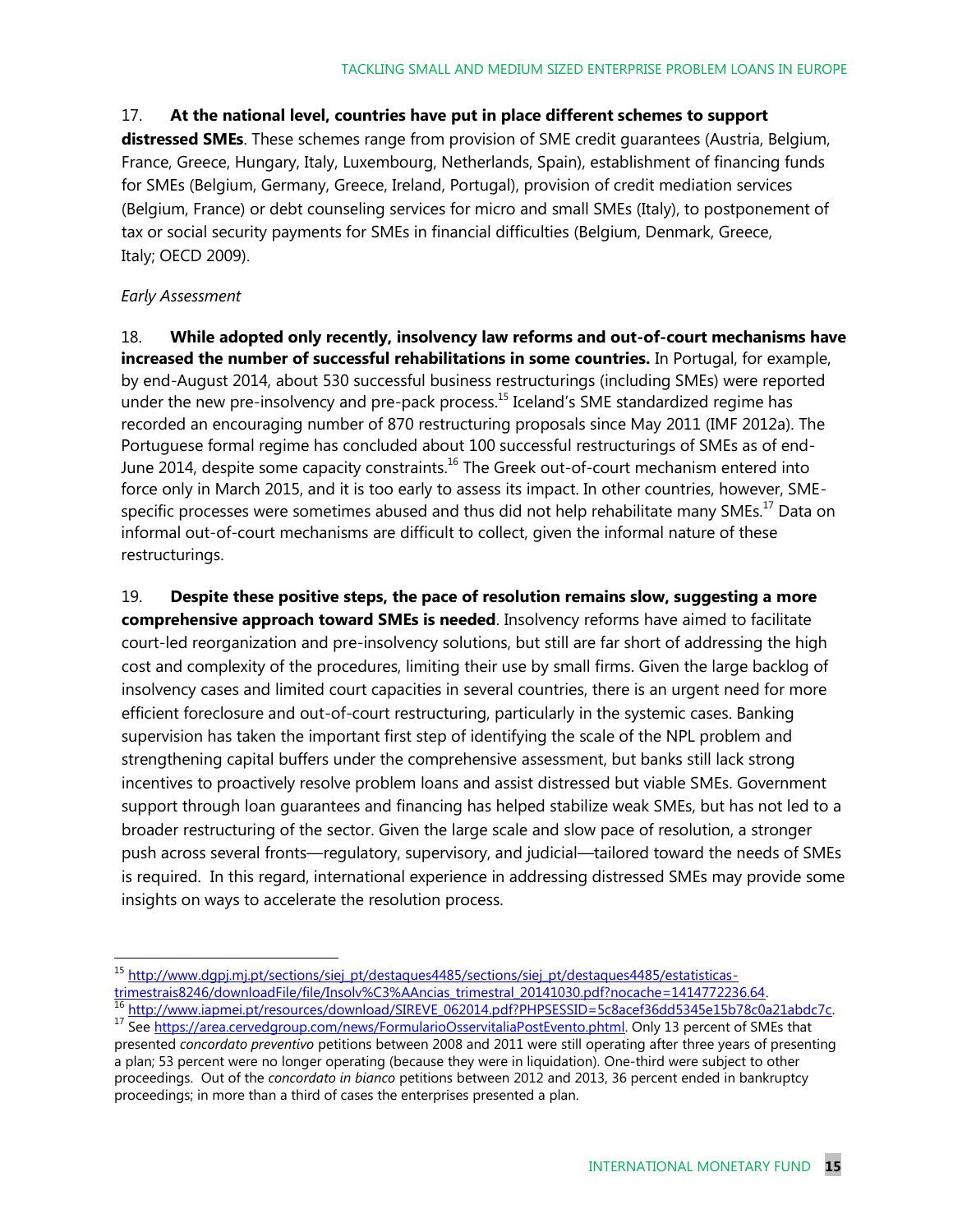### **LESSONS FROM INTERNATIONAL EXPERIENCES**

20. **Countries in past crises have pursued varied approaches to addressing distressed SMEs.**  International experience includes insolvency reform and out-of-court mechanisms mostly benefiting the entire business spectrum but also specifically targeting SMEs, as well as a more centralized, "across-the-board" approach for systemic cases.

#### *Insolvency Reform*

21. **Most countries experiencing high levels of NPLs or corporate distress first strengthened their formal insolvency systems** (Indonesia 1999, Thailand 1999, Turkey 2002, Japan 1999 and 2008, Korea 1998 and 2006); very few countries, however, adopted specialized in-court frameworks for SMEs. Countries strengthened their insolvency laws to encourage rehabilitation while creating a credible threat of bankruptcy for recalcitrant debtors, thus setting the incentives and expected payouts for negotiating agreements out-of-court (IMF 1999). Reform measures, among other things, (1) allowed speedy liquidation of nonviable debtors or debtors that could not agree on a reorganization plan, (2) enabled the change in the debtor's management or control of shareholders, and (3) set up pre-pack procedures for quick court approval of debt restructuring plans negotiated between the debtor and a majority of its creditors. Insolvency reforms were complemented by other reforms such as specialized courts (Indonesia, Thailand), reform of insolvency administrators (Indonesia), and the removal of tax and other regulatory impediments (Indonesia, Thailand).

22. **Only a few countries introduced special in-court processes for SMEs**. For instance, the Japanese Civil Rehabilitation Act (1999) adopted a simplified and speedier debtor-in-possession restructuring process for SMEs; secured creditors, however, were not covered (IMF 2009a, Annex). The few cases of separate SME insolvency systems may reflect the desire to preserve the simplicity and efficiency of the insolvency process and avoid risks of delay from switching from multiple tracks.

23. **Outside the crisis context, the United States introduced simplified procedures within its insolvency laws for SMEs.** In 2005, the United States introduced in Chapter 11 of the U.S. Bankruptcy Code (see Box 3) special provisions for SMEs, such as standardized forms, simplified procedures, and no requirement of a creditor committee or trustee oversight. Studies, however, found that SMEs' use of Chapter 11 did not increase because of the high cost, excessive influence of secured creditors, monitoring difficulties, and other procedural obstacles.<sup>18</sup> Subsequently, an initiative to amend the provisions of Chapter 12 (a simplified procedure for family farmers or fishermen, see Box 3) was launched but was not adopted (Small 2010).

 $\overline{a}$ 

<sup>&</sup>lt;sup>18</sup> See studies cited in Small 2010.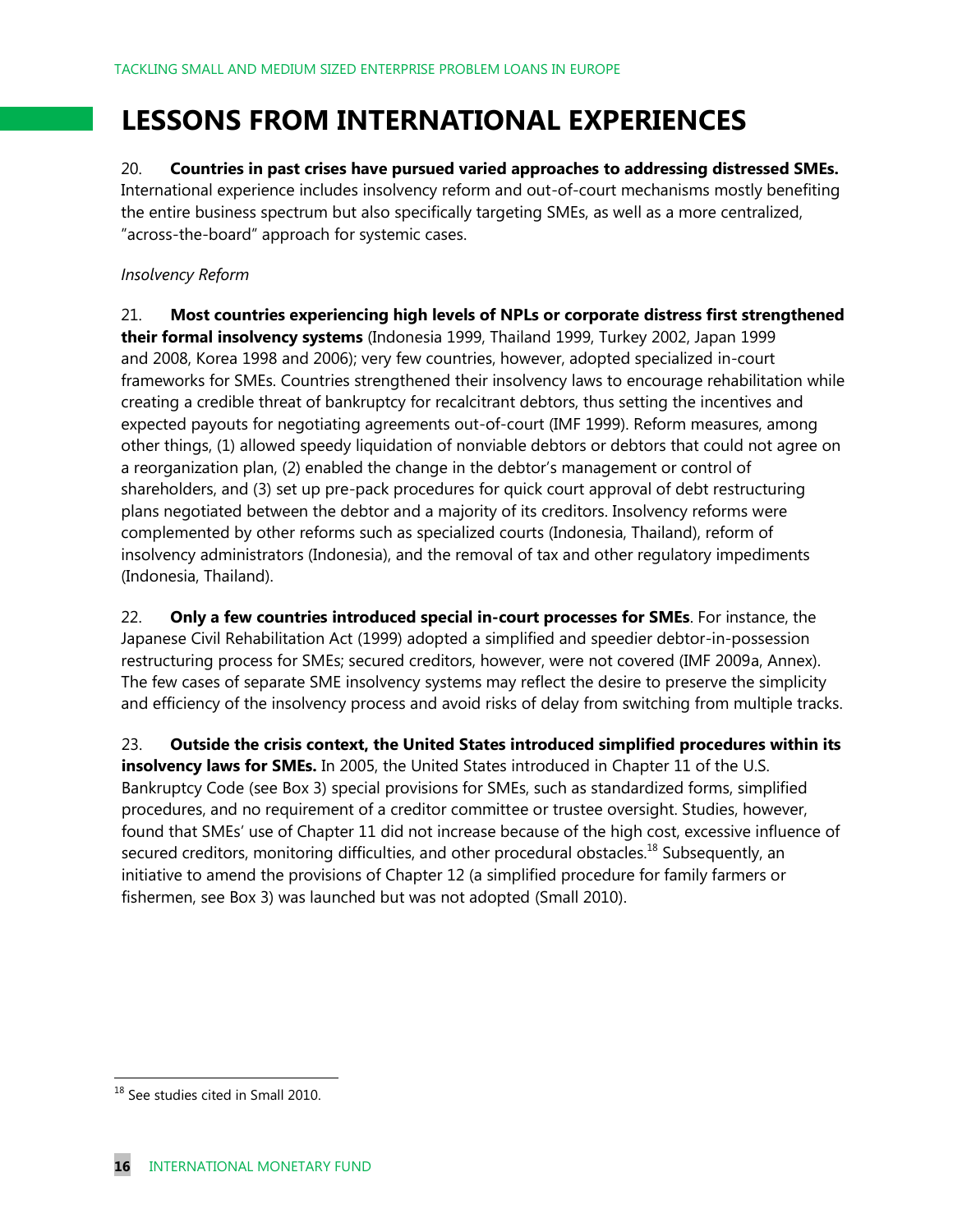#### **Box 3. Main Features of U.S. Bankruptcy's Chapters for Small and Medium Sized Enterprises**

**Chapter 11 for Small Business Debtors.** Chapter 11 of the U.S. Bankruptcy Code provides for a simplified reorganization process for "small business debtors," defined as businesses engaged in non–real estate activity with total fixed debts of \$2,490,925 or less. Under this process, the reorganization process is simplified, deadlines are changed, oversight is increased, reporting requirements are expanded, and incentives are put in place to prevent proposal of infeasible plans. Specifically:

 The process simplifies plan preparation and voting. Unlike other Chapter 11 debtors, the small business debtor may propose plans without additional disclosure statements, thus saving time and effort.

 Plan deadlines are changed. Small business debtors have more time in which only they may file a plan (180 days versus 120 days for other debtors). This benefit comes with burdens: under pain of dismissal, the small business debtor must file a reorganization plan within 300 days of commencing the case, and must then confirm any plan filed within 45 days after the plan is filed.

 During the case, oversight is increased beyond that required for other Chapter 11 debtors. The U.S. Trustee must conduct an initial interview with the debtor, investigate its viability, inquire about its business plan, and review and monitor the debtor's activities. It also must seek dismissal of the case if it reasonably believes cause exists, including a belief that the debtor is not viable or otherwise unable to confirm a plan.

 Reporting requirements are increased. When filing for relief, the debtor must include its most recent balance sheet, statements of operations, cash-flow statement, and federal income tax return to the petition. During the case, the small business debtor must file periodic financial and other reports regarding its cash flow and its profitability.

 There also are disincentives to propose quick, infeasible plans. A small business debtor does not receive the benefit of the automatic stay against collection activity if it or a successor files another case.

**Chapter 12 for Family Farmers and Fishermen.** Chapter 12 of the U.S. Bankruptcy Code offers a more debtorfriendly form of reorganization, although it is limited in scope: it is available only to "family farmers" (or their closely held entities) whose fixed debts do not exceed \$4,031,575 (family fishermen are also eligible, but their debts cannot exceed \$1,868,200) and who have sufficient "regular annual income" to fund a plan. Under Chapter 12, debtors may propose a repayment plan to unsecured creditors over three to five years, and to secured creditors over a longer time.

 Oversight is more enhanced. When a Chapter 12 petition is filed, even though the debtor normally remains in possession, a standing trustee is appointed in every case. The trustee monitors the case and can be heard at any hearing involving the valuation or sale of assets, or the confirmation of a plan. The standing trustee provides a reliable source of information on the debtor's viability and limits the influence of secured creditors.

 Deadlines are shorter. Chapter 12 sets forth strict deadlines on the submission of the plan of reorganization: the debtor must file a plan within 90 days. The plan must be either confirmed or rejected no more than 45 days later. The tight deadlines reduce administrative costs.

 Repayment plans are more flexible. Under Chapter 12, the debtor's owner can retain his or her ownership interests in the business so long as the plan pays secured creditors in full and unsecured creditors receive all of the debtor's disposable income for up to five years. Secured creditors may be paid beyond the five years if feasible and the court may reduce secured claims to the value of the collateral. Any unpaid claims to unsecured creditors after five years are discharged.

 Procedures are more flexible and less costly. Chapter 12 provides debtors with broader flexibility in handling administrative expenses and delinquent taxes by permitting them to be paid in installments.

 **Chapter 13 for Smaller Sole Proprietors.** Chapter 13 also provides some measure of relief for smaller sole proprietors (corporations and partnerships are not eligible). The debtor limits are less than in Chapter 12: Chapter 13 is available only to those individual debtors who have unsecured debts of less than \$383,175, and secured debts of less than \$1,149,525 (as of 2014). Chapter 13 procedure and substance is the essentially the same as in Chapter 12, with the major exceptions being that in Chapter 13: (1) a debtor's mortgage or security interest on his or her principal residence (or recently purchased car) cannot be modified without the consent of creditors (but arrearages may be cured, and the mortgage or security interests reinstated); (2) any debt modified by the plan must be paid within five years of the filing of a case; and (3) the requirements for filing a plan are relaxed.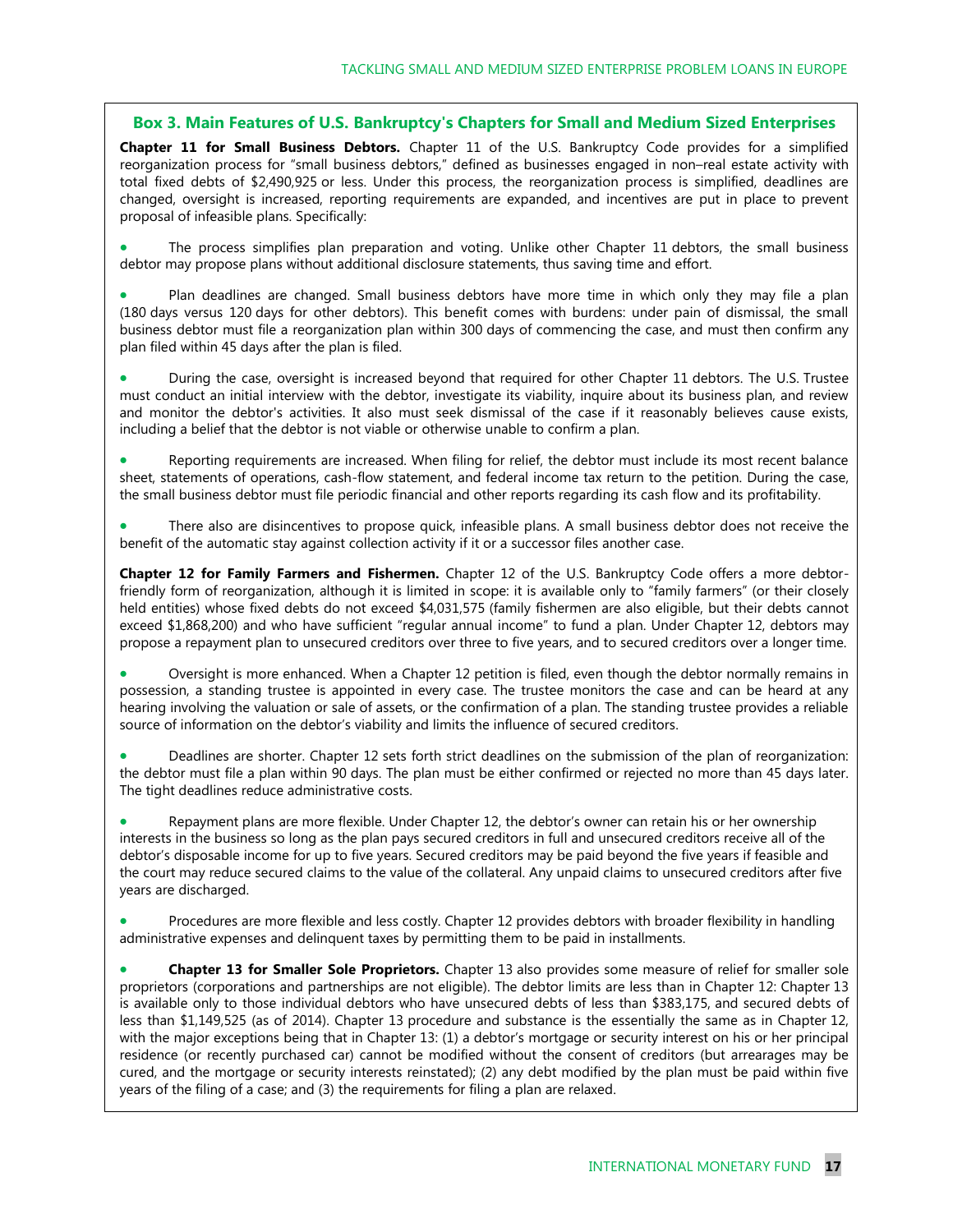#### *Out-of-Court Workouts*

24. **International experience shows that out-of-court schemes facilitate consensual corporate debt restructuring (including SMEs) that is more efficiently and less costly (Altman 1984; Betker 1997; Gilson and others 1990; Franks and Sussman 2001).** These schemes vary from purely voluntary schemes to enhanced/hybrid schemes with more formal government involvement (Garrido 2012). The former includes the London Approach, which was administered under the leadership of the Bank of England and targeted at large corporate debt restructuring by using suasion on banks and the INSOL Principles for Multi-Creditor Workouts that set out guidelines emphasizing transparency and disclosure and a (consensual) temporary standstill to negotiate in good faith. Crisis countries have also used temporary, formal, and hybrid frameworks with government involvement (Korea, 1997 and 2004, Indonesia, 1997, Thailand, 1998, Malaysia, 1998, Turkey, 2002), with some of these initiatives starting out consensual (Indonesia, Thailand). Some common features included the following: (1) keeping restructuring voluntary, usually initiated by the debtor; (2) applying to debtors with more than one financial creditor, (3) assigning a lead bank to coordinate all financial creditors using binding/guiding principles or an agreement promoted by the bank supervisory body/bankers' association; (4) providing regulatory/tax incentives, (5) setting up a committee (either government or creditor-led) to monitor or facilitate deal making, and (6) relying on mediation/arbitration to resolve debtor-creditor and inter-creditor dispute resolution.<sup>19</sup> Experience shows that these hybrid schemes involve less fiscal resources, protect debtors better without entirely shifting the burden to creditors (Hagan and others 2003), and deliver encouraging results, mostly when used for large corporates (Mako 2005).

25. **Crisis-related, SME-targeted out-of-court mechanisms range from providing fresh money to formal legal regimes.** In Malaysia (1999), SMEs could seek bridge financing from the Loan Monitoring Unit of the central bank while undergoing a debt restructuring. The Bangkok Approach (1999) in Thailand provided a simplified and time-bound process for SMEs under the direction of the central bank. While not a crisis response, the Reserve Bank of India (1999) established a special framework for SMEs covering both incorporated and unincorporated SMEs.

26. **Only a few countries introduced temporary out-of-court restructuring regimes for SMEs featuring simplified processes and shorter timeframes**. These included the following: (1) government instructions to restructure the SME debt (Japan 2009, Korea 1997, Turkey 2003); (2) fresh money to support SMEs either by the government (Korea 1997, Japan 1997 and 2009) or by banks (Turkey); (3) incentives for banks to restructure SME debt (Japan 2009, Korea 1997); and (4) assistance through support centers to prepare restructuring plans (Japan 1997, Korea 1997, Thailand 1997). While Japan and Turkey permitted only debtors to request restructuring, Korea (2008) adopted a creditor-driven approach. The degree of focus on the element of inter-creditor coordination also varied, and only Korea (2008) and Thailand emphasized the element of "collective

<sup>&</sup>lt;sup>19</sup> In some cases, frameworks went further by introducing majority creditors' voting (55–75 percent, and 75 percent in Turkey in 2004 and in Korea in 1997) or significant fines for noncompliance (Korea in 1997) (IMF 2000b; IMF 2009b; IMF 2010).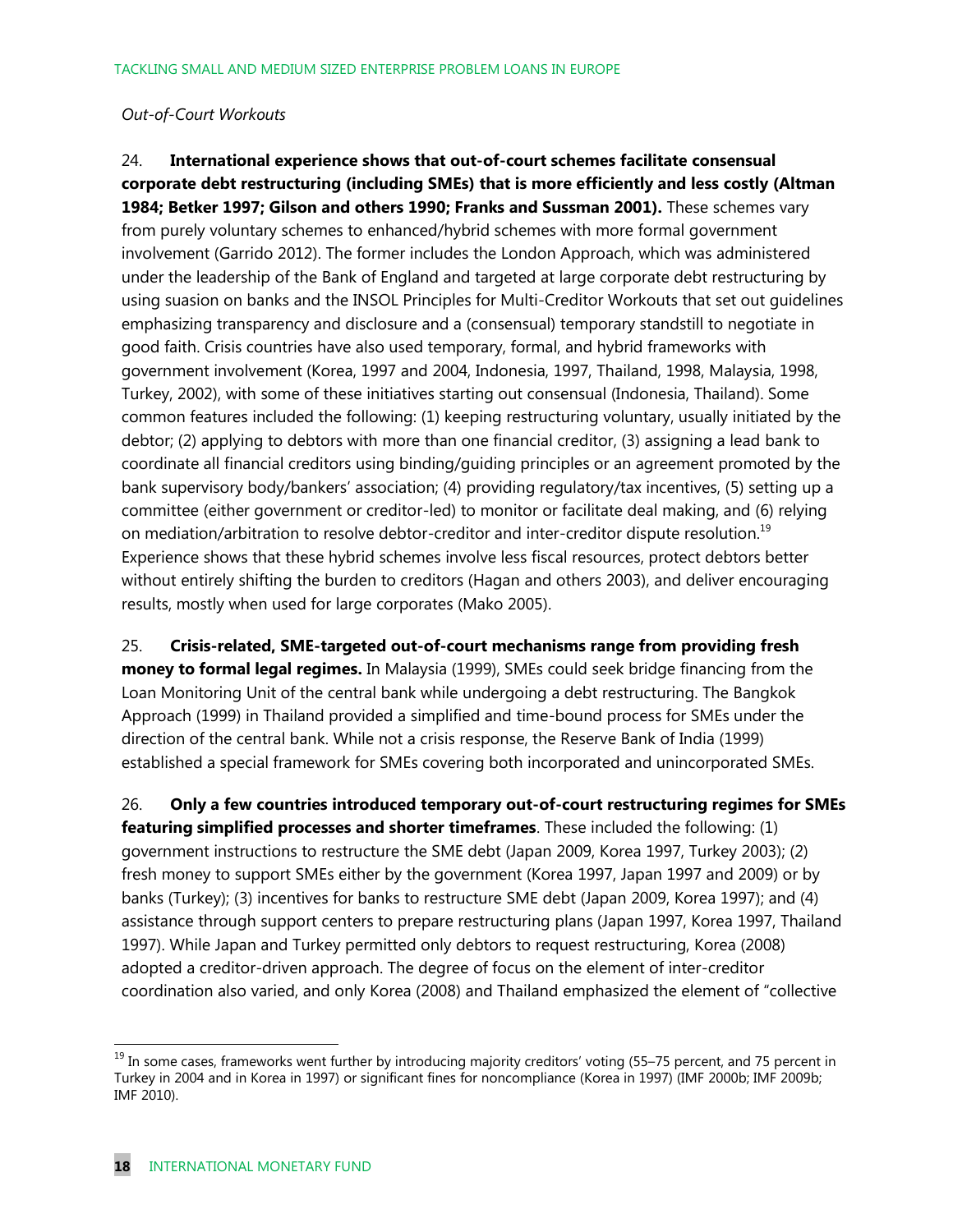creditor action" through a committee and use of a lead bank in the specialized SME out-of-court framework.

27. **These specialized out-of-court frameworks for SMEs, which were temporary, had limited success**. This was partly because the debt restructuring was financial (not operational), with insufficient emphasis on the viability of the business. The high level of SME state support was believed to have inhibited restructuring (Korea), or regulatory incentives granted to banks to restructure SMEs were viewed as damaging bank soundness (Japan) (IMF 2009; IMF 2012b). Support to micro SMEs (Turkey) was seen as indirect support to the household sector, fraught with moral hazard, thus limiting the support from banks.

#### *Systemic Approach to Indebtedness*

28. **In severe crisis cases, an across-the-board approach was used.** In Chile (1982) and Mexico (1982), a large share of the debt was in foreign currency and the government provided direct support to corporations using a preferential exchange rate, covering foreign exchange, or postponing foreign exchange losses (Hagan and others 2003). Fiscal costs in Chile were enormous (33 percent of GDP) but were less in Mexico (2 percent of GDP). The systemic approach, however, faced a number of risks. Across-the-board solutions have the disadvantage that they do not distinguish between viable and nonviable enterprise and thus, by providing support to all businesses, extend the lifeline of nonviable ones. They also create risk of undermining credit discipline, delaying restructuring by raising expectations of a bail-out and thus increasing moral hazard.

#### *International Lessons for SME Problem Loan Resolution*

#### 29. **International experience with distressed SMEs highlights the importance of ensuring that the resolution framework focuses first and foremost on the viability of firms**. For

insolvency procedures, the focus should be on creating simpler, more cost-effective instruments tailored to SMEs, rather than creating multiple insolvency tracks, which may delay the exit of nonviable firms and reduce their recovery value. Out-of-court workouts have proved to be successful at promoting more efficient and less costly debt restructuring (in particular when supported by features such as a pre-pack, arbitration, a government agency, or majority voting processes). The focus should be on both operational and financial restructuring—to exit promptly insolvent SMEs, while assisting viable but distressed firms. In systemic cases, an across-the-board approach may have the benefit of expediency but should guard against the risk of propping up weak SMEs and exacerbating moral hazard risks.

30. **International experience also suggests greater benefits from NPL resolution and debt restructuring when done within a comprehensive strategy** (Hagan and others 2003; Liu and Rosenberg 2013). Such a comprehensive strategy should begin with a thorough diagnosis of the weaknesses in the SME sector and obstacles to restructuring. In addition to supportive macro policies, governments should look to strengthen insolvency and foreclosure systems targeted at SMEs, as well as promote more efficient out-of-court workouts to relieve the burden on the courts.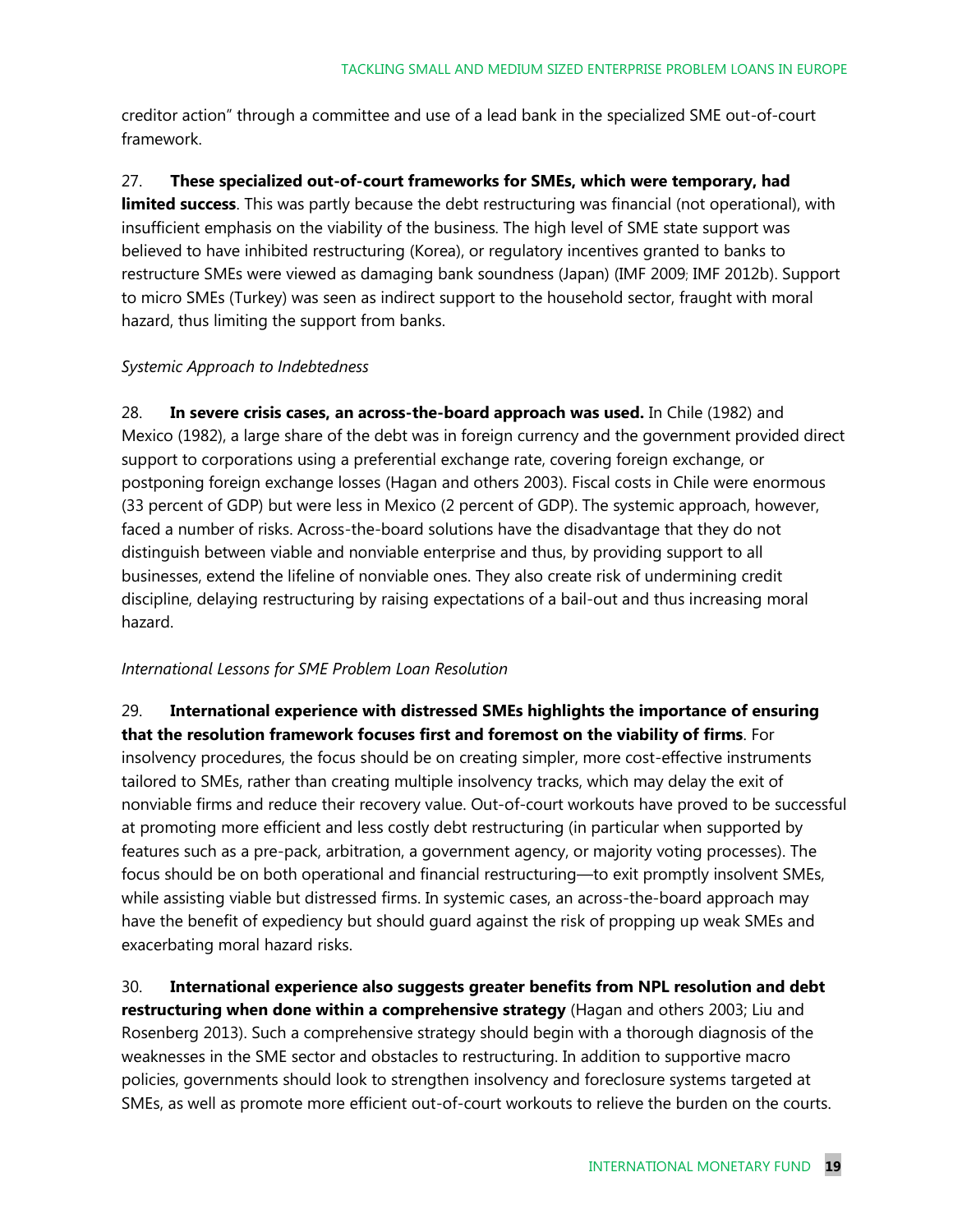At the same time, supervisors should ensure that banks face the proper incentives for restructuring through strengthened capital and provisioning. Finally, governments should strengthen the framework for SME debt restructuring, such as by involving public creditors and removing tax and regulatory obstacles.

### **POLICY RECOMMENDATIONS FOR TACKLING SME PROBLEM LOANS IN EUROPE**

31. **In light of the previous discussion, a comprehensive strategy in Europe should aim to address the high cost and inefficiencies of SME loan restructuring and resolution, while incentivizing debtors and creditors to engage in meaningful debt restructuring.** The recommendations should be tailored to country-specific circumstances and give special attention to a country's legal system and tradition, institutional capacity, fiscal space, restructuring experience, and practice in designing and sequencing the measures to ensure their success. For systemic cases where assessing SME viability is problematic, policymakers should consider a "triage" approach to separate nonviable SMEs from viable but distressed SMEs for more standardized loan restructuring. The common elements of a comprehensive strategy toward distressed SMEs should prioritize the following:

*Simpler and more flexible insolvency/foreclosure systems* 

32. **The focus should be on categorizing SMEs, possibly differentiating the approach based on business size, turnover, or amount of liabilities (rather than number of employees<sup>20</sup>), or prioritizing on an especially vulnerable segment.** International experience suggests avoiding multiple insolvency tracks by introducing SME-specific instruments, but instead establishing a simplified process within the current insolvency regime targeted at micro and small businesses and using segmentation primarily by amount of an SME's liabilities (for instance, Iceland, Japan, and Korea used a cap of SMEs' liabilities to determine eligibility).

33. **In Europe, reforms should aim to close the gap in insolvency law against international best practices.**<sup>21</sup> Some key features of modern insolvency law—which benefit the entire business segment—include the following (see paragraph 11): (1) a rapid pre-pack in-court approval process, (2) permitting the restructuring of secured (and public) creditors in insolvency, (3) a temporary stay

<sup>&</sup>lt;sup>20</sup> The number of employees is typically not indicative of the financial complexity of an SME; also, such an indicator, if applied too strictly, may discourage hiring employees.

<sup>&</sup>lt;sup>21</sup> Best practice lessons can be drawn from international best practices on orderly and effective insolvency frameworks and out-of-court workout procedures. International best practice in the area of the general insolvency law can be found in the UNCITRAL Legislative Guide (UNCITRAL 2004), the World Bank principles on effective insolvency and creditor rights systems (World Bank 2007), and IMF's publication on orderly insolvency procedures (IMF 1999). With respect to out-of-court workouts, the INSOL principles for multicreditor workouts are generally perceived as international best practice. For SMEs, UNCITRAL is currently engaged in a project to establish whether the *Legislative Guide* should be enhanced to include specific recommendations for small firms (UNCITRAL 2014). These guidelines have served as the basis for undertaking insolvency and workout reforms for countries looking to address debt overhang problems.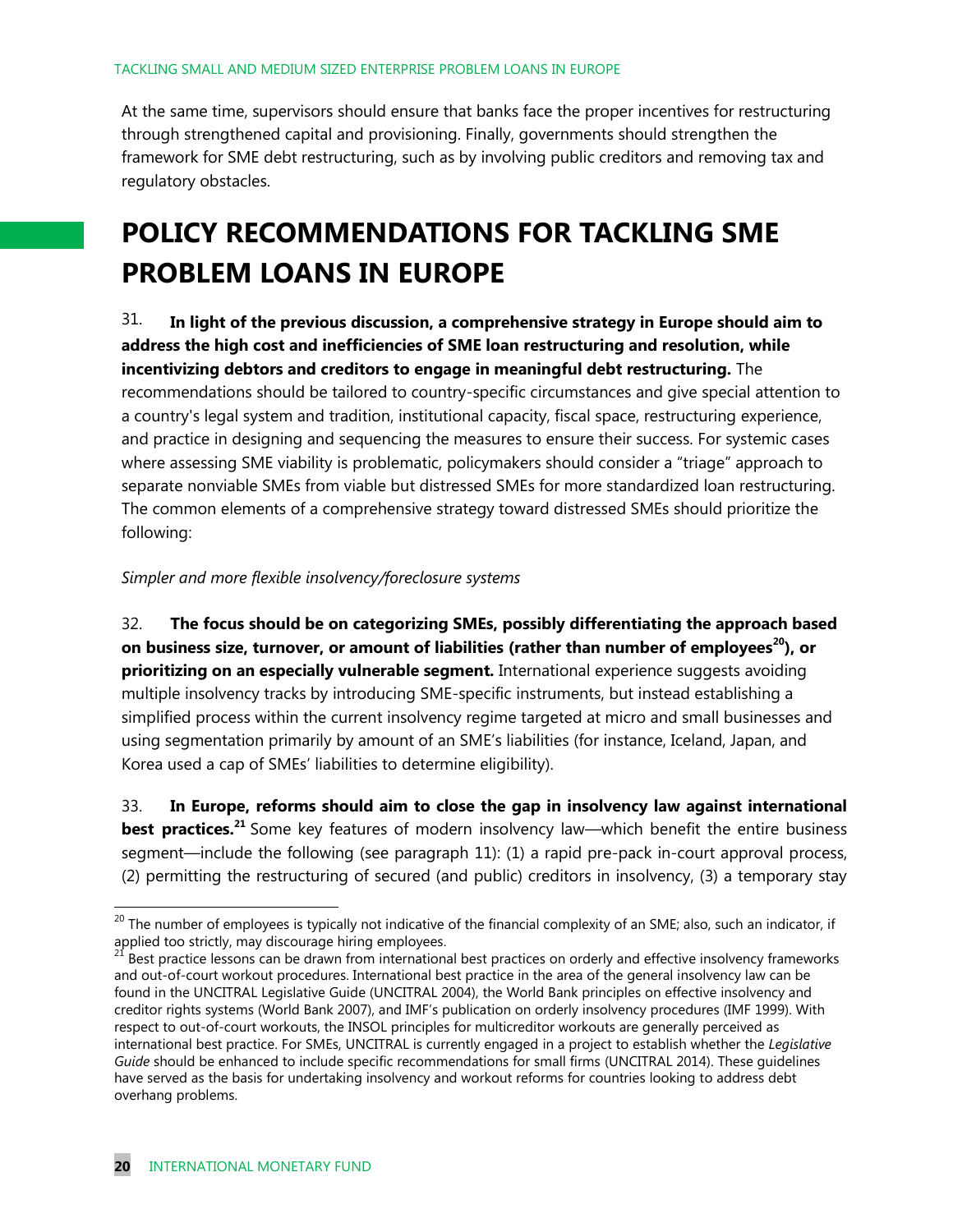on all enforcement actions, and (4) meaningful priority and protection for post-commencement financing to enable the financing of working capital (see Box 4). Specifically for SMEs, the following features are essential:

 *Liquidation and foreclosure*. For nonviable SMEs, an efficient liquidation and foreclosure process is essential. Rehabilitating nonviable micro and small incorporated SMEs (whose liquidation value is higher than their going concern value) makes little economic sense because their assets should be returned to useful economic life quickly to minimize further losses to creditors. This is a high priority in systemic European cases where high NPLs have held up the flow of new financing. In this regard, legal techniques that enable rapid enforcement/foreclosure out of court of collateral such as fiduciary arrangements should be explored (IMF 2014g). $^{22}$ 

 *Simplified SME process*. For viable but distressed SMEs, the goal is to establish a tailor-made simplified process for micro, small SMEs that would enable their quick and cost-effective rehabilitation. Elements should include the following: (1) a trustee or administrator to closely supervise the process and keep the courts continuously informed (possibly supported or subsidized by a public fund); (2) relatively short and strictly enforced deadlines, (3) availability of debtor-inpossession processes (see Box 4); (4) ability to combine personal and business bankruptcy processes; and (5) more flexibility to repay administrative expenses (for instance, installment payments under a plan) (Collett and others 2014).

 *Fresh start*. In line with the EC recommendation and recent cross-country experience, a debt discharge or fresh start should be afforded to honest entrepreneurs within a reasonable period of time (that is, three years) that strikes an appropriate balance between debt discharge and debt recovery.<sup>23</sup> About one-third of SMEs are "unincorporated SMEs" (that is, entrepreneurs operating without a legal entity), such as either sole proprietors (19 percent of all SMEs) or partnerships (14 percent of all SMEs; EC 2010). For these unincorporated SMEs if they are nonviable with little prospects for recovery, a fresh start through liquidation may be personally, societally, and economically more desirable than rehabilitation.

34. **More harmonization on the EU level for insolvency system should be pursued**. Different legal regimes in EU countries for insolvency and foreclosure weaken comparability across borders, increase costs, and inhibit cross-border assessment and debt resolution of distressed firms. Accordingly, building on the EC recommendation, the EU could explore whether insolvency and even enforcement/foreclosure systems could be further harmonized in targeted areas across EU countries. Enhanced EU-wide coordination beyond the SME platform, specifically on SME debt restructuring, should be considered to enable an assessment across borders and to implement standardized and unified proposals. In particular, UNCITRAL's work on specific recommendations for SME insolvency regimes should be pursued. Data collection of SME insolvency and foreclosure, such as recovery rates,

 $22$  Of course such techniques may change only the legal basis for out-of-court enforcement/foreclosure.

 $^{23}$  The lack of such a discharge substantially undermines the efficacy of a restructuring, as it removes any incentive to restructure. In addition, it leaves debt overhang in place, so that the balance sheet of the enterprise remains in need of continued deleveraging. New credit is not available to an enterprise that is still obligated to repay old debt. Finally, entrepreneurs are discouraged from taking business risk because the economic price of the risk is too high.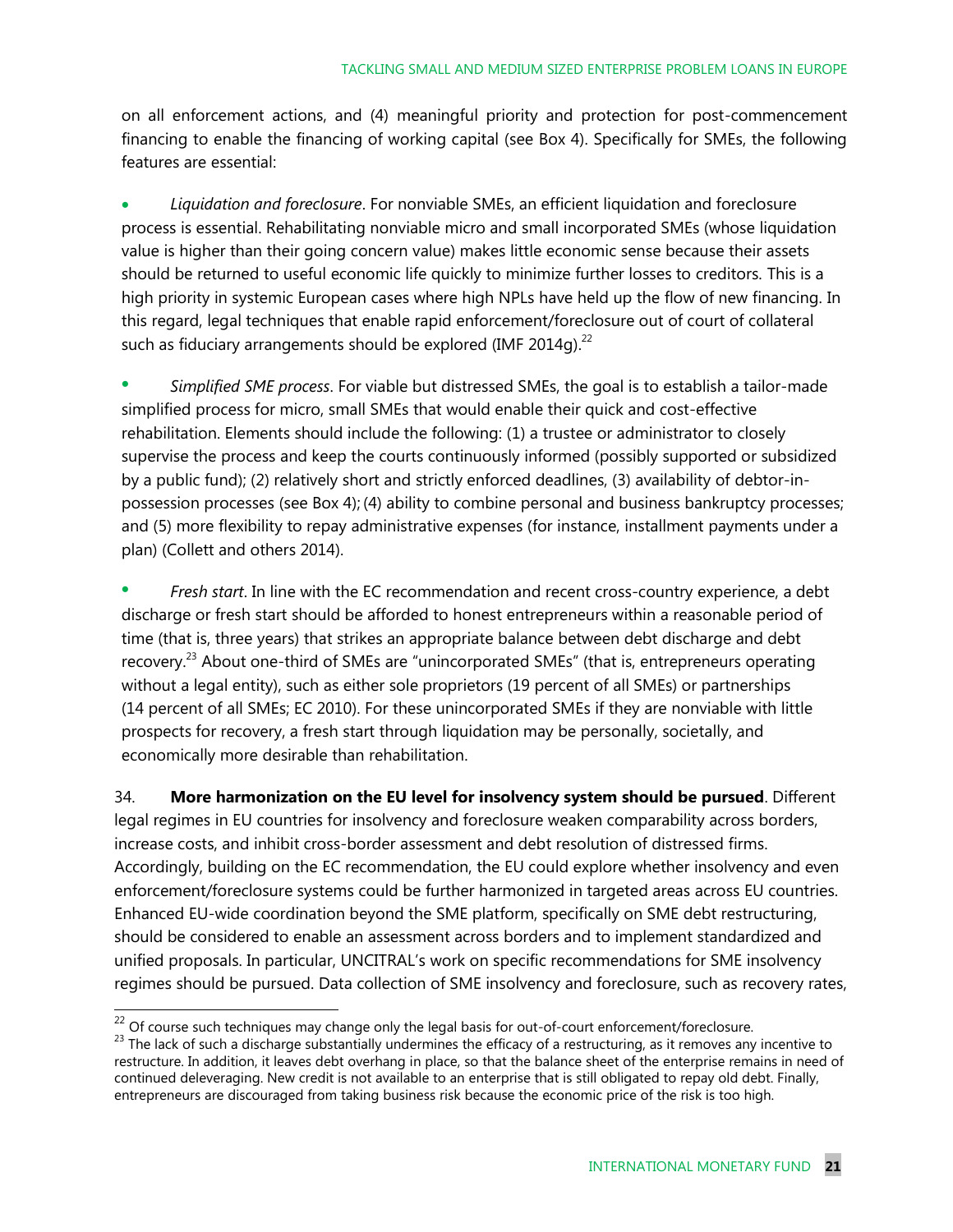number of cases, and lengths of proceedings, should be collected across EU countries on a unified basis to ensure appropriate monitoring and corrective actions.

#### **Box 4. Priority and Protection of Provision of Fresh Money to Distressed Small and Medium Sized Enterprises**

**In order to rehabilitate an insolvent business through insolvency, access to fresh financing for purposes of working capital is essential.** International best practice recommends that such postcommencement financing be granted priority at least ahead of unsecured creditors and that, should the rehabilitation for which fresh financing is provided fail, such priority should carry over into a subsequent liquidation. Further, post-commencement financing can also be secured by previously unencumbered assets; however, unless the relevant secured creditors agree, post-commencement financing should normally not have priority over existing secured creditors. Beyond that, countries may consider a U.S. Bankruptcy Code–style "super-priority" for post-commencement financing, which permits the debtor to petition the court to grant priority of post-commencement financing over existing secured creditors without their agreement subject to judicial control and safeguards (such as adequate protection for such secured creditors and the debtor's inability to access post-commencement financing otherwise).

**Different considerations apply to pre-insolvency fresh money financing, which should largely be protected against avoidance procedures provided it is furnished in good faith.** The March 2014 EC Recommendation provides similarly for such protection.

**At the same time, the government may need to take further measures to enable or encourage preinsolvency or post-commencement financing.**

 First, to the extent the banking regulatory framework prohibits banks from extending credit to an insolvent (or pre-insolvent) business or requires (full) provisioning for such credit, such regulatory prohibition or requirement may need to be loosened subject to adequate safeguards.

 Second, to the extent that pre-insolvency or post-commencement fresh money financing vehicles do not exist in specific EU countries, consideration could be given to EU-wide operating funds (including with government facilitation) to enable sufficient economy of scale and spread of risk.

#### *More efficient out-of-court workouts*

35. **For SMEs, (hybrid) out-of-court debt restructuring frameworks, which, with the assistance of a mediator or export enable debt restructuring as consensually, efficiently, and less costly as possible, should be promoted.** It is important that out-of-court debt restructuring occurs against the backdrop of or in the shadow of an efficient and robust insolvency law. To promote SME workouts, the out-of-court framework could include:

 *Hybrid features*. Out-of-court frameworks are most efficient if they embed features of in-court processes, such as a stay or majority voting (see EC Recommendation). Further, these frameworks should be enhanced by arbitration or government support in the form of an agency that takes the lead in facilitating discussions between creditors and debtors.

 *Principles and templates*. Out-of-court restructuring guidelines in line with the INSOL principles should be issued to guide restructuring negotiation. Bankers' associations across Europe or other representative agencies should disseminate standard inter-creditor and restructuring agreements that could be readily used by banks and other creditors.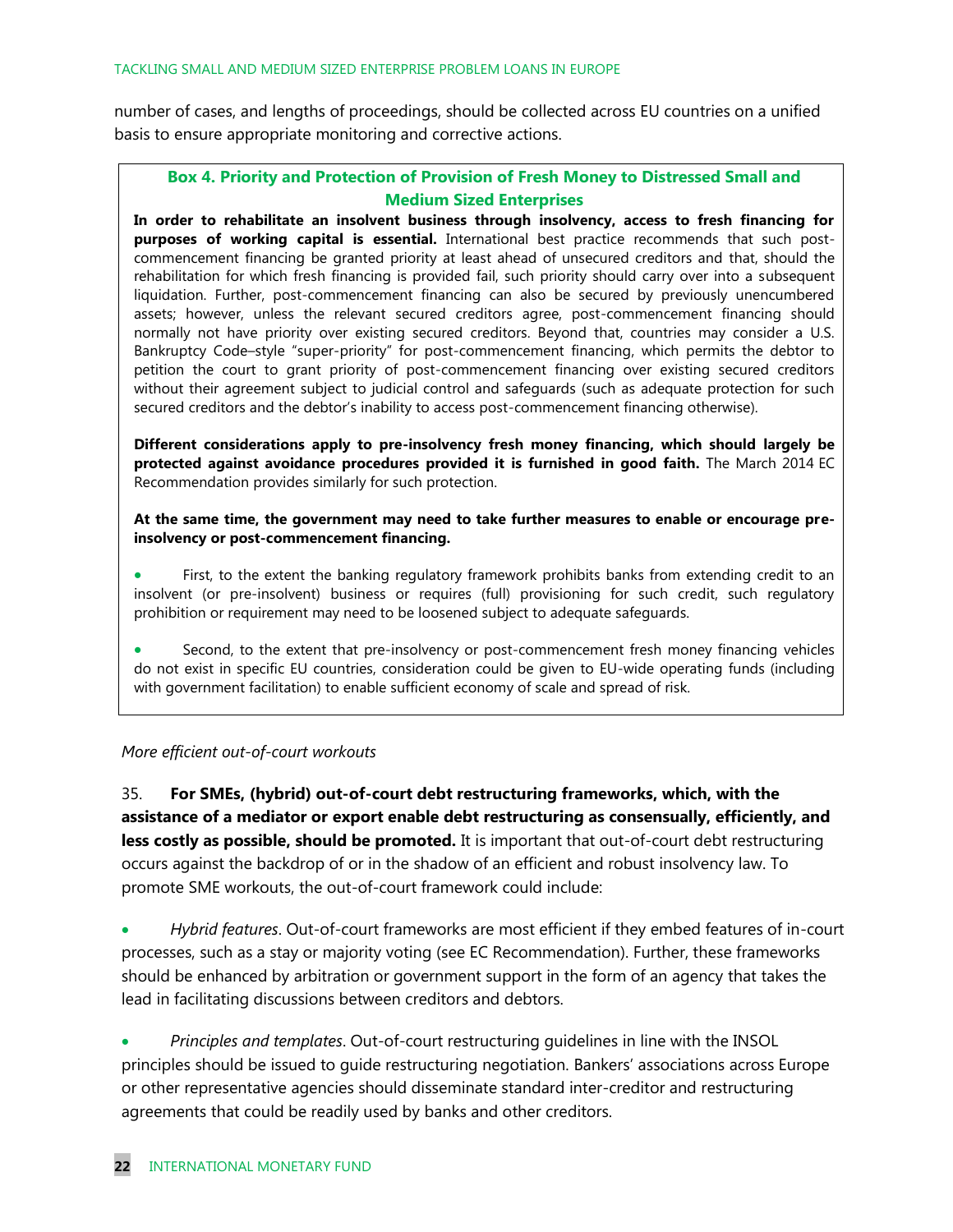*Mediators*. In this regard, government involvement through, for example, mediation, or leadership of an agency that may be able to assert moral suasion on creditors (such as a central bank), could enhance the effectiveness of out-of-court frameworks; this is particularly true for SMEs, which in many cases lack the necessary legal and financial expertise and may also be in a weaker negotiating position due to their sizes. $^{24}$  As part of existing European SME schemes, government support for or subsidization of mediation services should be considered.

#### *More incentives for banks to restructure*

 $\overline{a}$ 

36. **International experience suggests that a more active role by banking supervisors can help tackle problems of high NPLs while keeping financial stability concerns in mind.** Following the ECB's comprehensive assessment, supervisors should ensure banks are adequately capitalized to weather unforeseen losses and are appropriately provisioned against problem loans. To the extent necessary, regulators may need to force loss recognition on banks through write-offs (especially for "zombie" firms) and ensure that provisioning approaches are consistently applied across banks, with attention given to whether going-concern or liquidation valuations are appropriate, and whether any assumptions are prudent and fully reflect the economic environment. Regulatory forbearance should be avoided to the extent possible.

#### 37. **In particular with respect to SMEs, banking regulators should focus on the following issues:**

 *Collateral*. Banking regulators need to ensure the value of any collateral used for the purposes of loan loss mitigation is current and reflects the economic reality. This is of particular importance for SME loans in Europe, as collateral plays a significant role in SME lending. Consideration could be given to developing fiduciary loan contracts to facilitate collateral enforcement in countries where court involvement is high, for example, in Italy (IMF 2014g).

 *Provisioning rules*. Rules should be conservative enough to ensure banks have sufficient reserves to restructure or liquidate individual cases, but also be flexible enough to give banks space to maneuver concerning distressed loans.

 *Strengthen capacity*. Banking regulators need to ensure that banks have adequate operational capacity and expertise to restructure loans in-house. In cases where NPLs have reached systemically dangerous levels, regulators should require banks to segregate the NPL management to a dedicated division, establish strong governance structures dedicated to NPL management, and maintain detailed debt resolution strategies and action plans with operational targets. To the extent banks do not have such capacity, it needs to be developed or outsourced to third-party experts.

<sup>&</sup>lt;sup>24</sup> Mediation in general works best when there are credible threats on both sides. Thus, mediation is likely to be more effective when lenders are presented with unpalatable alternatives, usually an available restructuring law that permits alternation of the secured position of the lender. Viable creditor remedies also need to be readily available (especially effective foreclosure laws), for the same reason.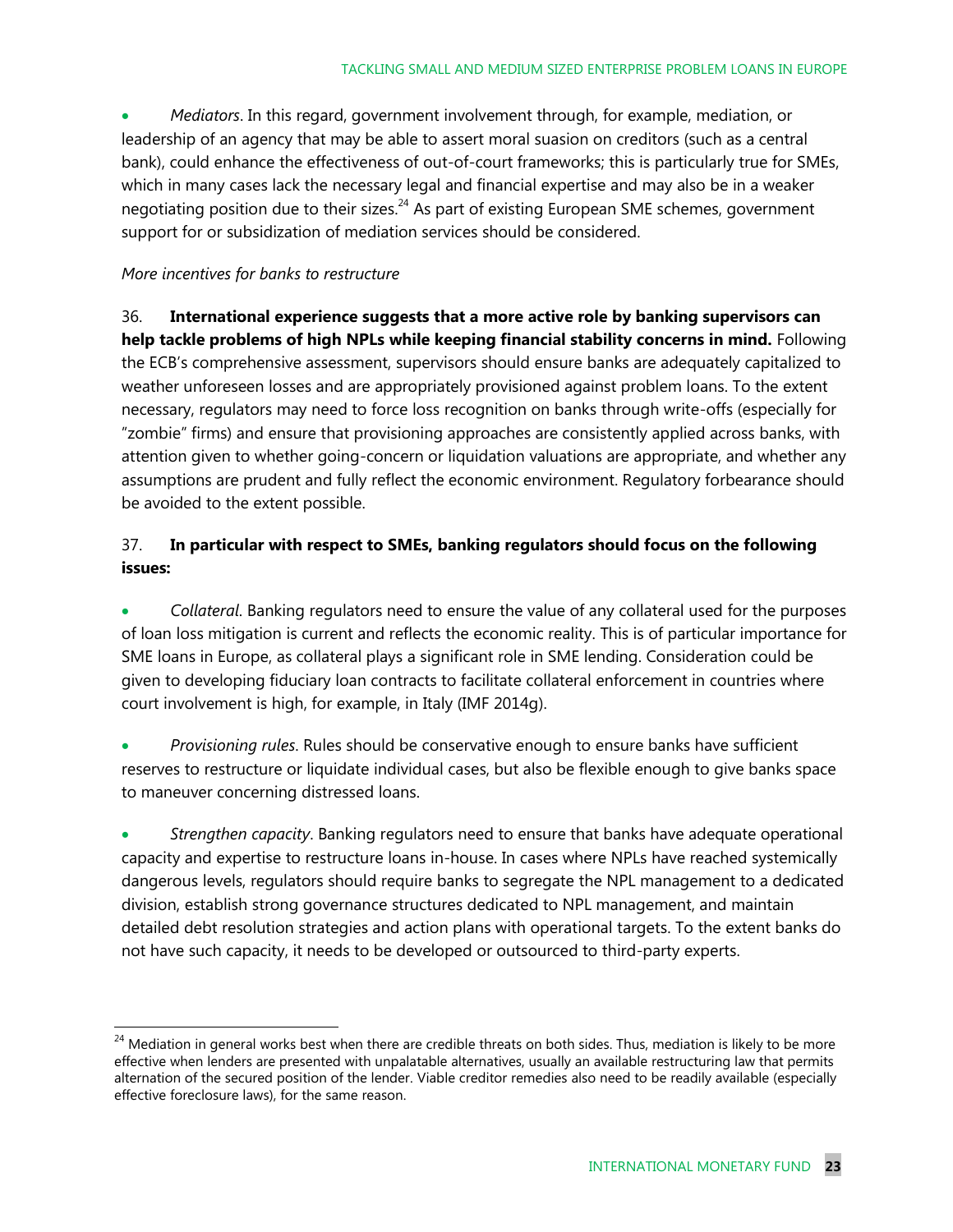#### TACKLING SMALL AND MEDIUM SIZED ENTERPRISE PROBLEM LOANS IN EUROPE

 *Data reporting and disclosure*. Supervisors should enhance the standard reporting process by introducing detailed NPL status and operational management reports, as well as require banks to enhance disclosure through the publication of annexes with regular public financial statements. As little is currently known about debt recidivism, authorities should track this more carefully.

38. **Supervisors should follow up the European comprehensive assessment with a broader diagnostic of the NPL problem, particularly for SMEs**. The combination of risk assessment, asset quality review, and capital stress test was applied to the 120 largest banks in the euro area. It provided a first consistent view of euro area bank NPLs while ensuring the banks are adequately capitalized to absorb medium-term losses. The exercise needs to be complemented with a similar assessment of smaller banks within the euro area and also by macro-financial analysis to assess the linkages between NPLs, asset price declines, credit growth, and economic performance, as well as micro-level diagnosis of the obstacles to debt resolution.

#### *Government support for SMEs*

#### 39. **Government efforts should aim to involve public creditors and remove tax and regulatory obstacles to restructuring.**

*Public creditors*. All creditors (including public creditors<sup>25</sup>) should participate in debt restructuring on equitable terms, and insolvency laws should enable involvement (including being bound to a collective decision) of public creditors. To encourage and enable public creditors (such as tax and social security authorities) to participate in restructurings, consideration should be given to issuing clear guidance to specify the conditions under which public creditors may participate in debt restructuring. A safe harbor could be created in terms of liabilities for officials that apply such guidance in good faith. This would reduce or eliminate (super) priorities for tax and social security claims and avoid weak tax enforcement and undermining incentives of creditors in general to participate in debt restructuring.

 *Adequate incentives*. The government should actively address issues of competition law/state aid, data protection laws, overly protective labor laws, and tax laws, which may be perceived as obstacles to efficient workouts. In particular, the tax regime should not penalize debt write-offs by making it excessively difficult for creditors to obtain tax relief or by imposing an undue tax burden on debtors. Such work may need to be coordinated with the EC to ensure compliance with EU state aid rules. $26$ 

 $25$  It is recognized in many countries that it is the practice to exclude withholding taxes, such as payroll taxes, or valueadded tax from debt restructuring either because they are collected by debtors on behalf of third parties (employees), or because their burden is intended to fall on others (customers).

 $^{26}$  The European Commission sets the conditions under which state aid for rescuing and restructuring nonfinancial undertakings in difficulty may be considered to be compatible with the internal market on the basis of Article 107(3)(c) of the Treaty on the Functioning of the European Union. In this regard, the European Commission issued Guidelines on State Aid for rescuing and restructuring nonfinancial undertakings in difficulty (2014/C 249/01). These guidelines enable member states to provide for ex ante support schemes for SMEs without notifying the European Commission on a case-by-case basis.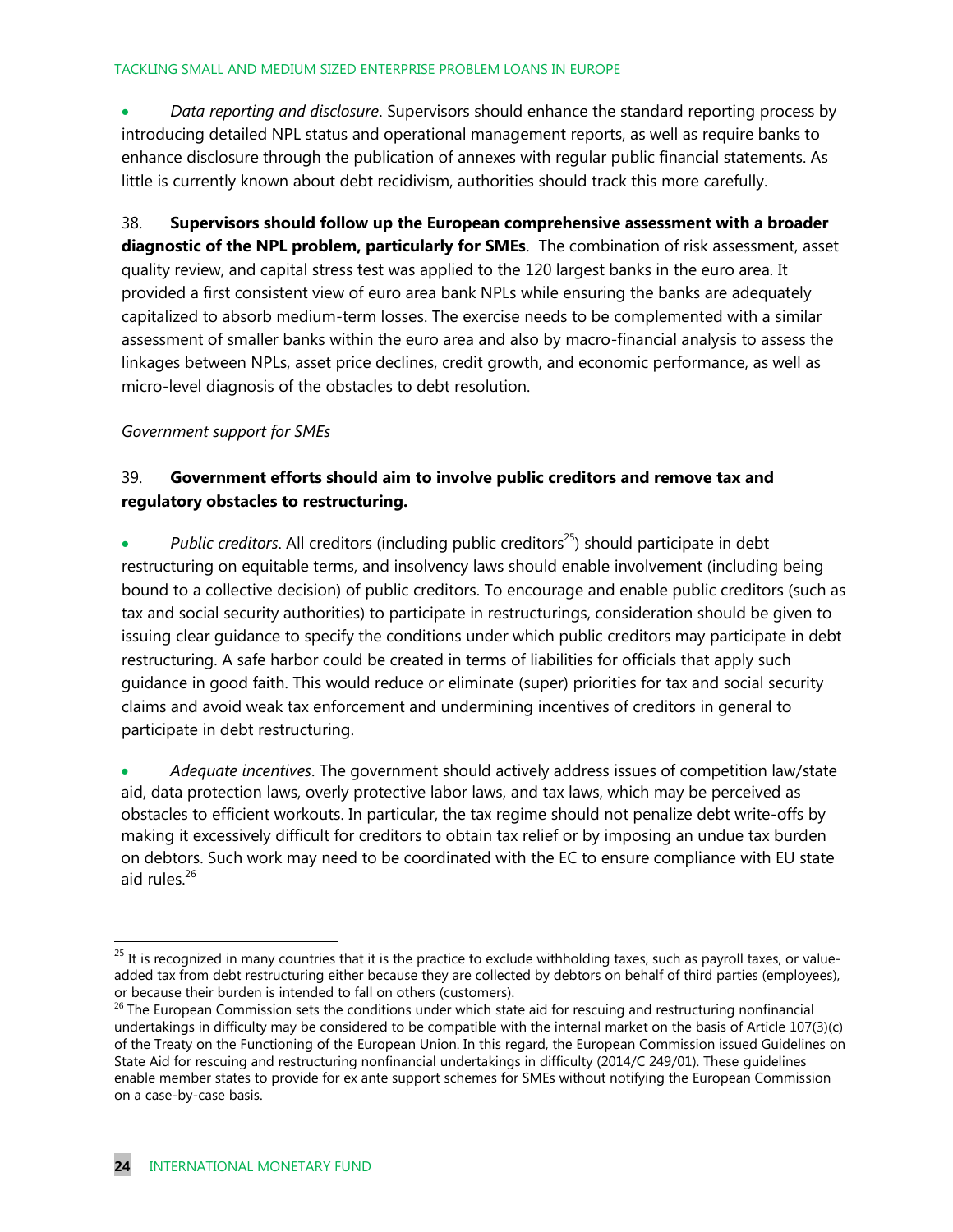*Financing.* To the extent fiscal space is available, country authorities can explore whether temporary financing needs could be provided through a government fund. Funding mechanisms could include government guarantee schemes, securitizations, and other schemes in collaboration with development banks and agencies, consistent with EU state aid rules. However, such schemes should be administered with great caution as not to prop up nonviable SMEs or to increase moral hazard. The development of a market for SME debt securitization could also help improve financing for SMEs (IMF 2014b). The European institutions could further explore whether European funding sources are available (European Investment Bank, European Investment Fund, structural funds) to further assist SMEs with temporary liquidity shortages.

 *Support*. Also, the government could establish centers that provide (legal and financial) expertise, assistance, or debt counseling to micro and small SMEs (such as Japan).<sup>27</sup>

#### *Systemic cases*

40. **A government-led mechanism for viable SMEs that involves all creditors and employs standardized debt restructuring solutions (rather than a case-by-case approach) could be**  explored (see Box 5).<sup>28</sup> In the case of SMEs, the large volume of cases may demand standardization of assessments and restructuring products as well as decision processes. A case-by-case approach may overwhelm a judiciary that cannot cope with the enormous amount of cases. Any large-scale mechanisms also will likely necessitate significant capacity building. However, across-the-board solutions covering all existing SMEs (including nonviable ones) need to be avoided since they can increase moral hazard if not carefully designed (Japan, Korea) and may come at a significant fiscal cost (Chile, Mexico). Particular emphasis should be given to triage to ensure that "zombie" firms are identified and liquidated so as to return their resources to the productive economy.

 $27$  In systemic cases, a public asset management company could facilitate the removal of bad assets or noncore assets from banks' balance sheets and, for larger distressed but viable SMEs, promote corporate restructuring with outside investment. Research shows that only a few of the asset management companies have actually succeeded in achieving their objectives; this has been the case, among other things, when the governance structure was adequate and transparent, asset prices were realistic, or assets were liquefiable and from the same asset class (for example, real estate, Klingebiel 2000).

<sup>28</sup> Specific to SMEs, the World Bank Principles provide that, "[i]n the containment phase of a crisis, preservation of asset values may call for across-the-board rescheduling of principal or interest (or both) for small and medium-sized enterprises, as well as special financing schemes."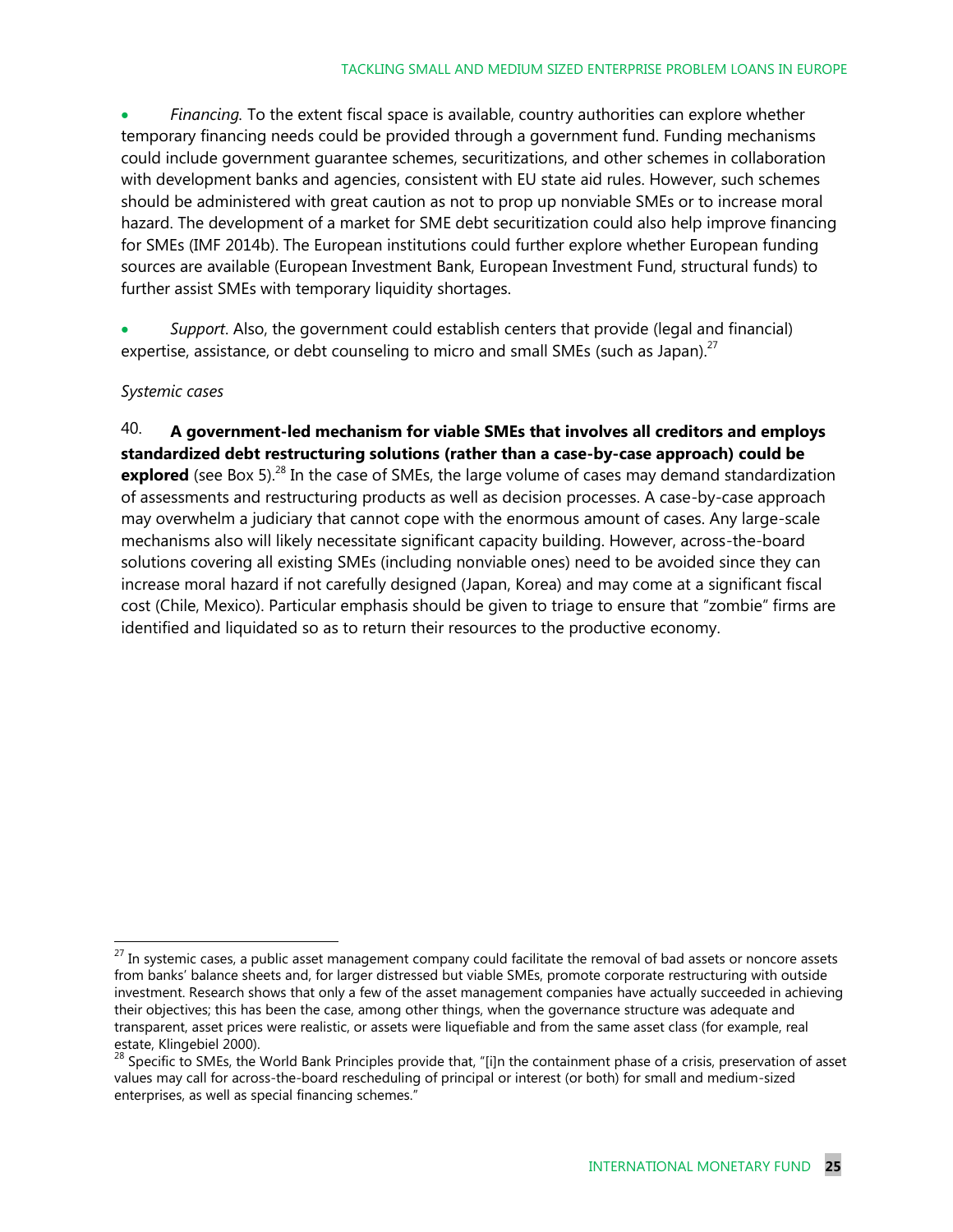#### **Box 5. A Standardized Approach to SME Debt Restructuring in Systemic Crisis**

#### **A standardized approach for SME debt restructuring could include the following features:**

 *Government-led*. The government needs to take charge, enable creditor coordination, and rapidly remove any disincentives for debt resolution. Solutions should be designed to deal with the debt overhang within a specified time frame.

 *Agency/committee*. An effective and credible standing agency/committee should take the lead but the process should continue to be creditor driven. Such agency/committee should be led by the creditor with the largest credit exposure and comprise the key creditors (such as banks or the bankers' association, public creditors, trade creditors), representatives from key ministries (Ministry of Finance, Ministry of Economy, Ministry of Justice), and the central bank or the banking supervisor. It should be able and empowered to engage independent financial and legal experts (preferably including international experts) that advise on the feasibility of restructuring plans and formulate agreements. The agency/committee should develop guidance in the form of templates, master standstill, and restructuring agreements.

- *Public creditors*. The government should facilitate participation of public creditors (tax and social security) on equitable terms as other creditors.
- *Moral hazard*. The scheme should be by application only and creditor approved so as to minimize moral hazard.

 *Arbitration/mediation*. The mechanism should provide for a dispute resolution mechanism, such as arbitration or mediation, possibly as part of the agency/committee.

 *Feasibility/viability*. Only viable SMEs should be supported. However, such viability may be challenging to establish in a systemic crisis. Therefore, simple and easily applied economic indicators, such as whether the SME's going-concern value exceeds its liquidation value, should be developed to assess SME viability. Financial or other support to micro and small SMEs should be automated and standardized (for example, maturity extensions, principal reductions) once identified as viable/feasible.

 *Stay/standstill*. Contractual standstills are preferred and could be put in place by using boilerplate contracts; however, such standstills are not as effective as a court-imposed stay since they only bind consenting creditors. To the extent a court-imposed stay is needed, this could be established by a simple notification to the court rather than a formal court approval to simplify the process for an already overburdened court system.

 *Backstop*. Due to constitutional concerns (right to property and due process), majority voting by creditors without court involvement should be avoided, unless agreed to in advance by all creditors. Therefore, the mechanism should be backstopped with a pre-pack in-court approval process with a cramdown to bind minority dissenting creditors.

### **CONCLUSION**

41. **Debt-distressed SMEs in Europe face a number of challenges in restructuring**. Their large numbers, small size, and weak balance sheets increase the fixed costs and risks to banks of restructuring. Despite recent reforms, insolvency systems and out-of-court workout frameworks in Europe are still ill-suited to the particular needs of SMEs, limiting their usefulness. Difficulties in foreclosure have also slowed the pace of loan resolution, contributing to the backlog of NPLs and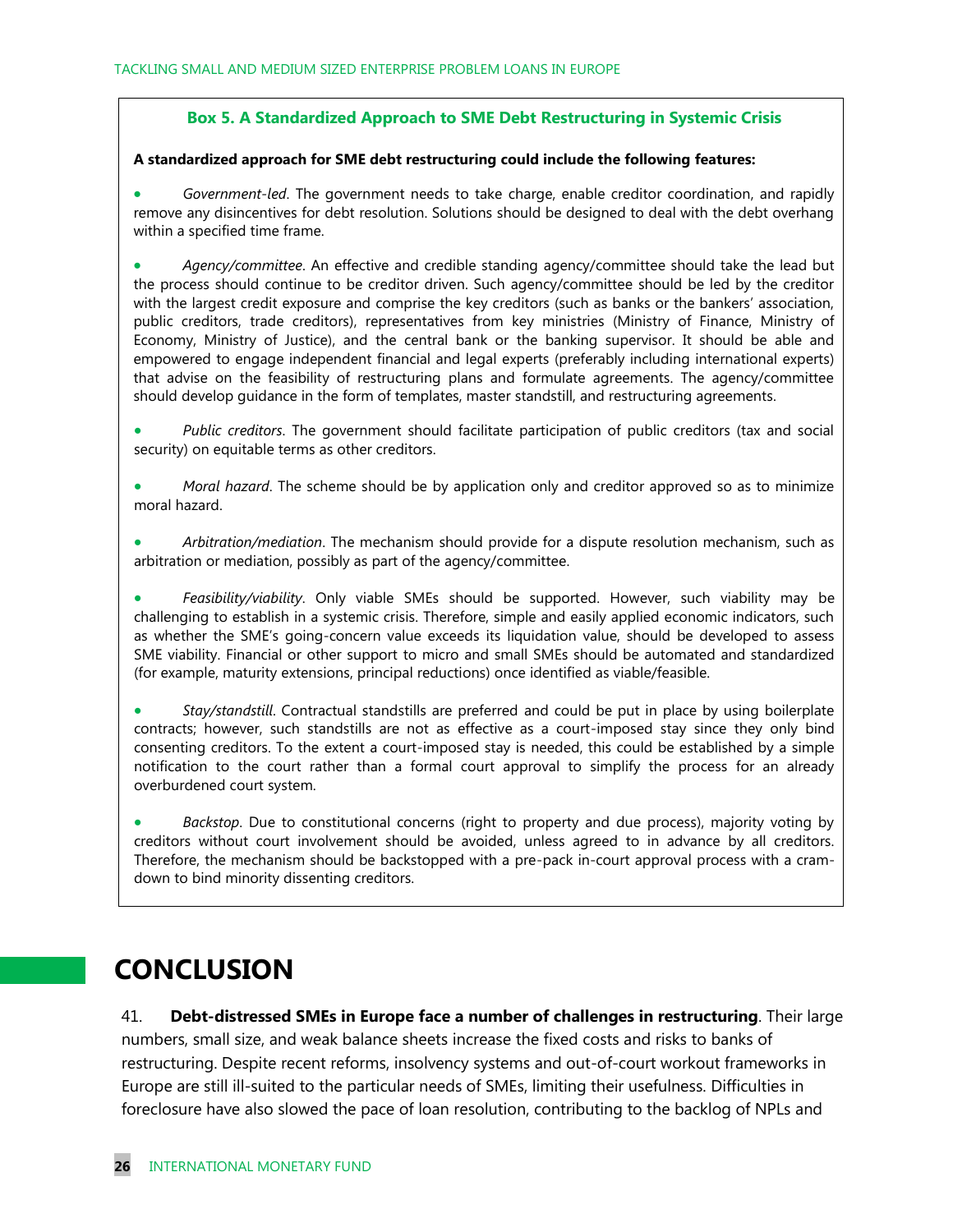corporate debt overhang. If left unaddressed, SMEs' high levels of indebtedness and bad loans will remain a drag on the recovery and financial stability.

#### 42. **Resolving the SME loan problem in Europe would benefit from a comprehensive strategy covering a broad spectrum of reforms to accelerate restructuring and resolution.**

Such a strategy should feature tighter regulation of banks' NPL management, insolvency reforms to improve the efficiency of SME restructuring, a greater push for out-of-court workouts, and supportive macro and financial policies. The focus should be to provide a wide range of costeffective and efficient tools and to strengthen the incentives for restructuring and resolution. International experience with SMEs also has highlighted the need to guard against the risk of moral hazard and propping up weak SMEs by maintaining the policy focus on exiting nonviable firms, while supporting viable but distressed SMEs.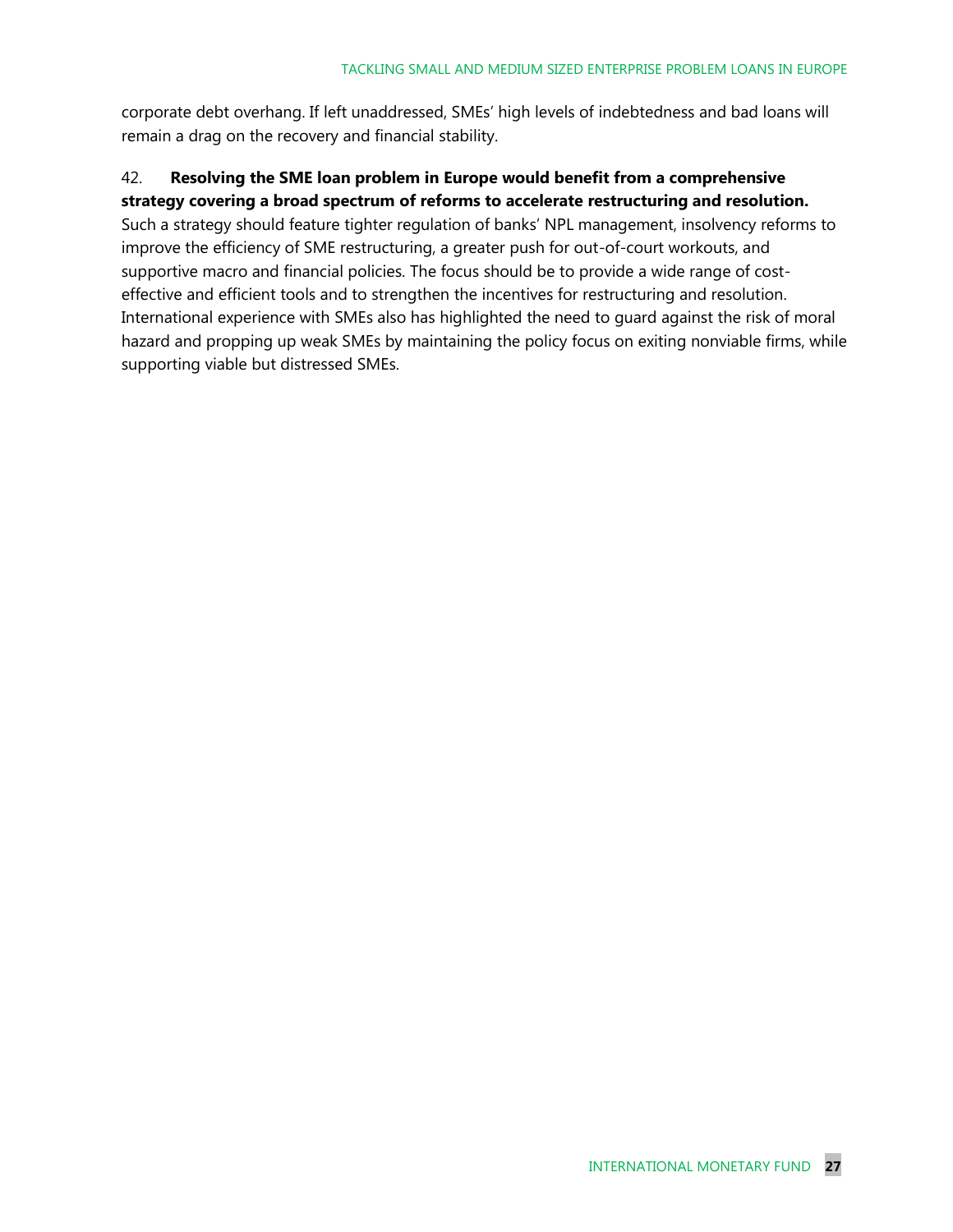### **Annex. International Experience with SME Debt Restructuring**

1. This annex summarizes experiences with SME debt restructuring in crisis context in Indonesia, Japan, Korea, Malaysia, Thailand, and Turkey.

#### **Indonesia**

2. **In 1998, the Indonesian authorities established a new governmental agency, the Jakarta Initiative TASK Force, which provided a one-stop forum to facilitate out-of-court workouts for corporates.** Using simplified templates, the Jakarta Initiative TASK Force also targeted SMEs. However, few SME cases were resolved through the Jakarta Initiative TASK Force due to the government's priority to resolving large corporates and the sheer number of distressed SMEs (IMF 2000a; IMF 2004).

3. **More than 100,000 SME NPLs were transferred to the Indonesian Bank Restructuring Agency, an asset management company.** The Indonesian Bank Restructuring Agency adopted an across-the-board approach to SME debt restructuring. SME loans were either targeted for resolution through cash settlement (with interest and principal discounts) or sold through an open tender auction to other financial restructuring agencies.

#### **Japan**

4. **In 2000, the Civil Rehabilitation Act—which, albeit not explicitly applicable to SMEs, aims at providing simplified, expedited, and prepackaged procedures for distressed SMEs came into force.** Both debtors and creditors may initiate the procedure under the Civil Rehabilitation Act. The court needs to ascertain whether the debtor is experiencing actual or potential balance sheet insolvency. Any application proposing an infeasible plan or suggesting bad faith by the debtor needs to be rejected by the court (Anderson 2001). Key features of the Civil Rehabilitation Act include the following: (1) no rights of secured creditors may be changed without their consent; (2) rights of unsecured creditors may be impaired by a simple majority of creditors holding more than half the total amount of unsecured claims; (3) there is no automatic stay, but temporary stays imposed by a court enable a time period to negotiate; (4) consent of shareholders is not required to dispose of the business or reduce capital; (5) post-petition financing has first priority in a class together with administrative expenses; and (6) the debtor remains in possession during the restructuring, is subject to the duty to act honestly and fairly, and requires court permission to undertake certain actions (for example, liquidate assets, acquire new loans, settle or pursue lawsuits, and hand over collateral). The court confirms a plan unless it violates the law, is a product of fraud, has no possibility of success, or is against the general interests of the creditors (Pomerleano 2005; Bufford and Yanagida 2006; IMF 2009a).

#### 5. **In 2000, the Japanese Ministry of Economy Trade and Industry established 47 support centers to facilitate consultations with SMEs and help formulate restructuring plans.** Over 17,000 SMEs used the support centers and more than 2,000 restructuring plans were formulated. The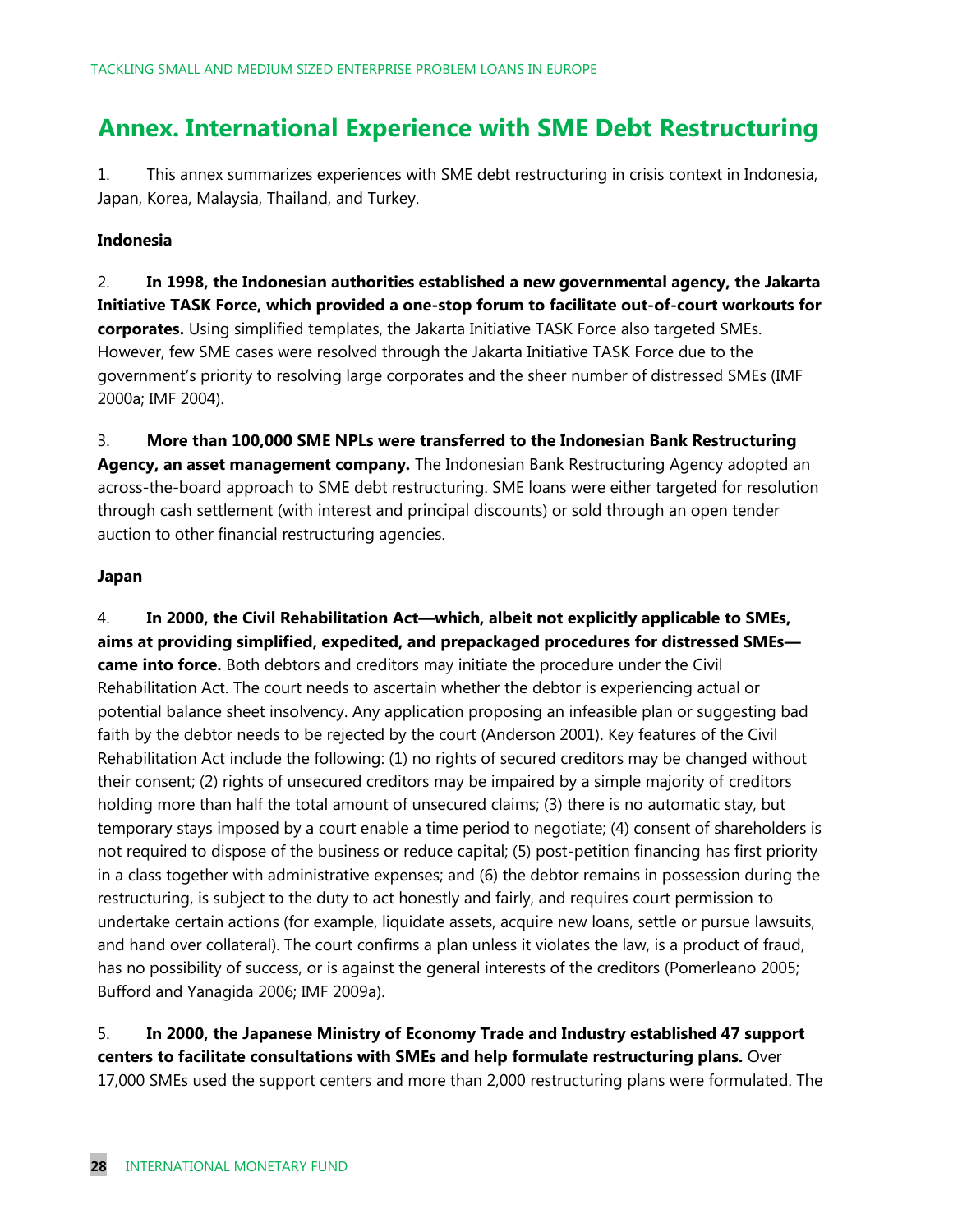Ministry of Economy and Trade also established 17 SME restructuring funds, which raised 51.5 billion yen, which were underutilized.

6. **In 2009, the Japanese government enacted the "Act Concerning Temporary Actions to Facilitate Financing of SMEs" (the "SME Act") in response to the financial crisis, which was extended twice and expired in 2013 (IMF 2012b).** The SME Act formed part of a concerted effort to assist SMEs through various special support programs, including credit guarantees and public loans. The SME Act obliged banks to use best efforts to amend the terms and conditions of distressed loans at the request of SMEs. To incentivize banks to process applications, the supervisory guidelines for banks were relaxed, and restructured SME loans were no longer required to be treated as NPLs.

#### **Korea**

7. **In 1999, Korea separated the distressed corporate sector into three segments: large, medium, and SME** (IMF 2000b). For the latter, the government instructed banks to evaluate the financial soundness of SMEs and identify targets for workouts, and set up individual workout departments in banks to review the restructuring plans. Banks evaluated the status of about 22,000 SMEs and classified 40 percent as viable. Restructuring options included rolling over SME loans, providing grace periods for repayment, reducing interest rates, and, for larger and stronger banks, injecting liquidity by providing fresh money. The government also played a role in establishing government-sponsored credit guarantee funds to provide loan guarantees to SMEs to enhance the availability of credit to the sector, and setting up Corporate Restructuring Funds to provide liquidity to SMEs through both debt and equity investment (IMF 2006; IMF 2010).

8. **The level of state support provided to SMEs suggests that SME over-indebtedness was delayed or inhibited rather than resolved.** The state guarantees were available to SMEs with ties to the larger corporates. Bank lending was concentrated around firms that could secure these guarantees, which skewed incentives in favor of existing firms, as the guarantees were constantly rolled over, creating a barrier for entry. For microenterprises, support to SMEs has meant support to the household sector (IMF 2010).

9. **In 2004, the government started a creditor-led restructuring program for SMEs under a revised version of the Corporate Restructuring Promotion Act ("Corporate Act").** The revised Corporate Act stipulates shorter deadlines, allows debtor in possession, and permits shareholders to repurchase converted equity. About 7,300 SMEs underwent this program, and half were restructured and one-quarter were liquidated. Assessments by the Bank of Korea suggest that banks' implementation of the program was too lenient and thus only moderately successful to resolve the debt overhang since, in some instances, nonviable SMEs also received debt restructurings (IMF 2010).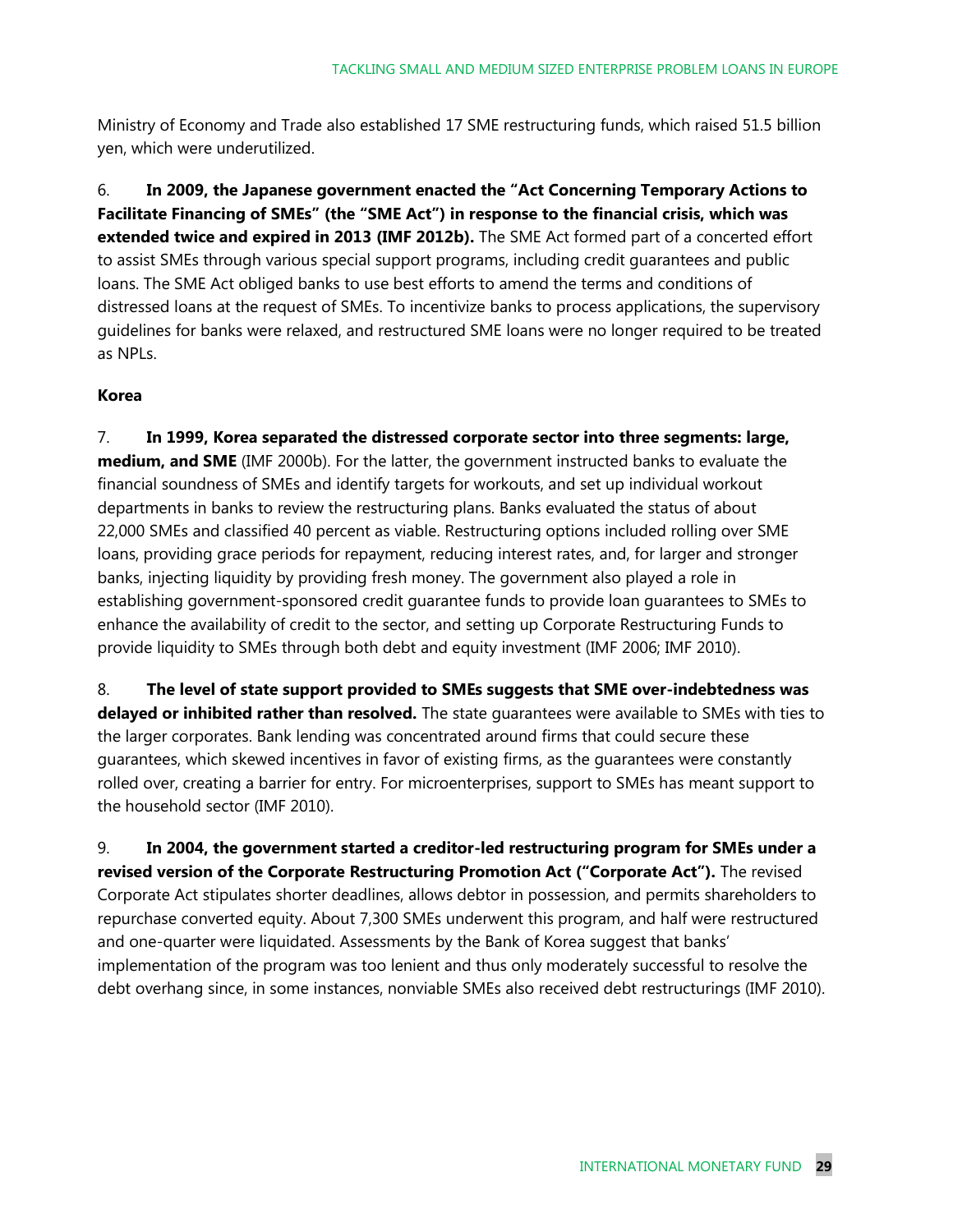#### **Malaysia**

10. **In 1999, Malaysia offered SMEs (with debts up to RM 50 million) bridge financing from the loan monitoring unit of the central bank while the SMEs pursued debt restructuring** (Claesens 2005).

#### **Thailand**

11. **In 1999, Thailand promoted several mechanisms targeted at SMEs:** (1) the Corporate Debt Restructuring Advisory Committee, formed within the Bank of Thailand, introduced a simplified version of its inter-creditor and debtor-creditor agreements for SMEs; (2) the Bank of Thailand set monthly targets for financial institutions to resolve SMEs cases; and (3) the Bank of Thailand led a consortium to purchase promissory notes issued by creditworthy SMEs at a discount. The facility was priced at below the average cost of funds to the banks in order to encourage its use (Claessens 2005; IMF 2000c).

#### **Turkey**

12. **In 2006, Turkey established the "Anatolia Approach" targeted at SMEs.** The "Law for the Restructuring of Debts Owed by Small and Medium Sized Enterprises to the Financial Sector" (the "SME Law") aimed at rehabilitating 70,000 Turkish SMEs with debts in excess of YTL 1.7 billion, thus preserving jobs. Under the SME Law, the regulation concerning the general conditions for agreements was developed by the Banking Regulation and Supervision Board. Framework agreements prepared by the Turkish Bankers' Association consistent with the regulation were approved by the Banking Regulation and Supervision Board for a two-year term and were signed by 21 commercial banks. Under these framework agreements, NPLs could be restructured in a variety of ways, including through extending maturities, rolling over loans, providing fresh loans, decreasing principal/interest rate/default interest rate, and debt-to-equity swaps. Success was limited since by 2008, only 97 restructuring agreements had been signed, mainly because of limited interest and participation by the 21 commercial banks.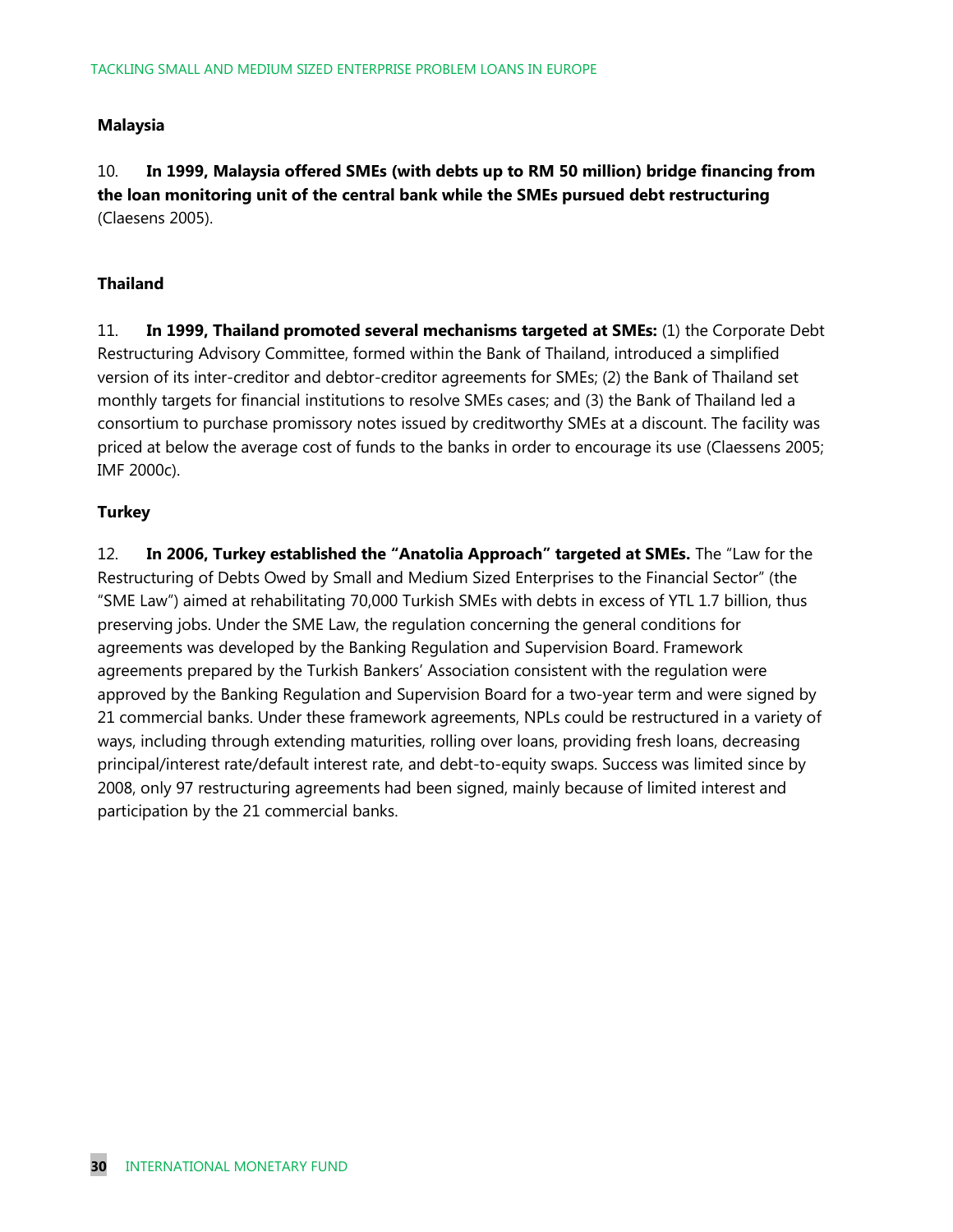### **References**

- Altman, Edward I. 1984. "A Further Empirical Investigation of the Bankruptcy Cost Question." *Journal of Finance* XXXIX (4).
- Anderson, Kent. 2001. "Small Business Reorganizations, 2001: An Examination of Japan's Civil Rehabilitation Act Considering US Policy Implications and Foreign Creditors Practical Interests." *American Bankruptcy Law Journal* No. 75 (355).
- Barkbu, Bergljot, S. Pelin Berkmen, Pavel Lukyantsau, Sergejs Saksonovs, and Hanni Schoelermann. 2015. "Investment in the Euro Area: Why Has It Been Weak?" (forthcoming).
- Barisitz, Stephan. 2013. "Nonperforming Loans in Western Europe A Selective Comparison on National Definitions In: Focus on European Economic Integration Q1/13." Vienna: OeNB. 28– 47.
- Betker, Brian L. 1997. "The Administrative Costs of Debt Restructurings: Some Recent Evidence." *Financial Management* 26 (4).
- Bornhorst, Fabian, and M. Ruiz Arranz. 2013. "Indebtedness and Deleveraging in the Euro Area." Selected Issues Paper for the 2013 Euro Article IV Consultation, Country Report CR/13/232, IMF, Washington.
- Bufford, Samuel L., and Kazuhiro Yanagida. 2006. "Japan's Revised Laws on Business Reorganization: An Analysis." *Cornell International Law Journal No.* 39 (1).
- Chen, Sally, Minsuk Kim, Marijn Otte, Kevin Wiseman, and Aleksandra Zdzienicka, 2015. "Private Sector Deleveraging and Growth Following Busts." (forthcoming).
- Claessens, Stijn. 2005. "Policy Approaches to Corporate Restructuring around the World: What Worked, What Failed in World Bank." World Bank, Michael Pomerleano William Shaw (Ed). "Corporate Restructuring: Lessons from Experience."
- Cingano, Federico, Francesco Manaresi, Enrico Sette. 2013. "Does Credit Crunch Investments Down? New Evidence on the Real Effects of the Bank-Lending Channel." [https://ideas.repec.org/p/anc/wmofir/91.html.](https://ideas.repec.org/p/anc/wmofir/91.html)
- Collett, Nicholas, Naresh R. Pandit, and Jukka Saarikko. 2014. "Success and Failure in Turnaround Attempts. An Analysis of SMEs within the Finnish Restructuring of Enterprises Act." *Entrepreneurship & Regional Development: An International Journal*.
- De Kok, Jan, and others. 2011. "Do SMEs Create More and Better Jobs?" [http://ec.europa.eu/enterprise/policies/sme/facts-figures-analysis/performance-](http://ec.europa.eu/enterprise/policies/sme/facts-figures-analysis/performance-review/files/supporting-documents/2012/do-smes-create-more-and-better-jobs_en.pdf)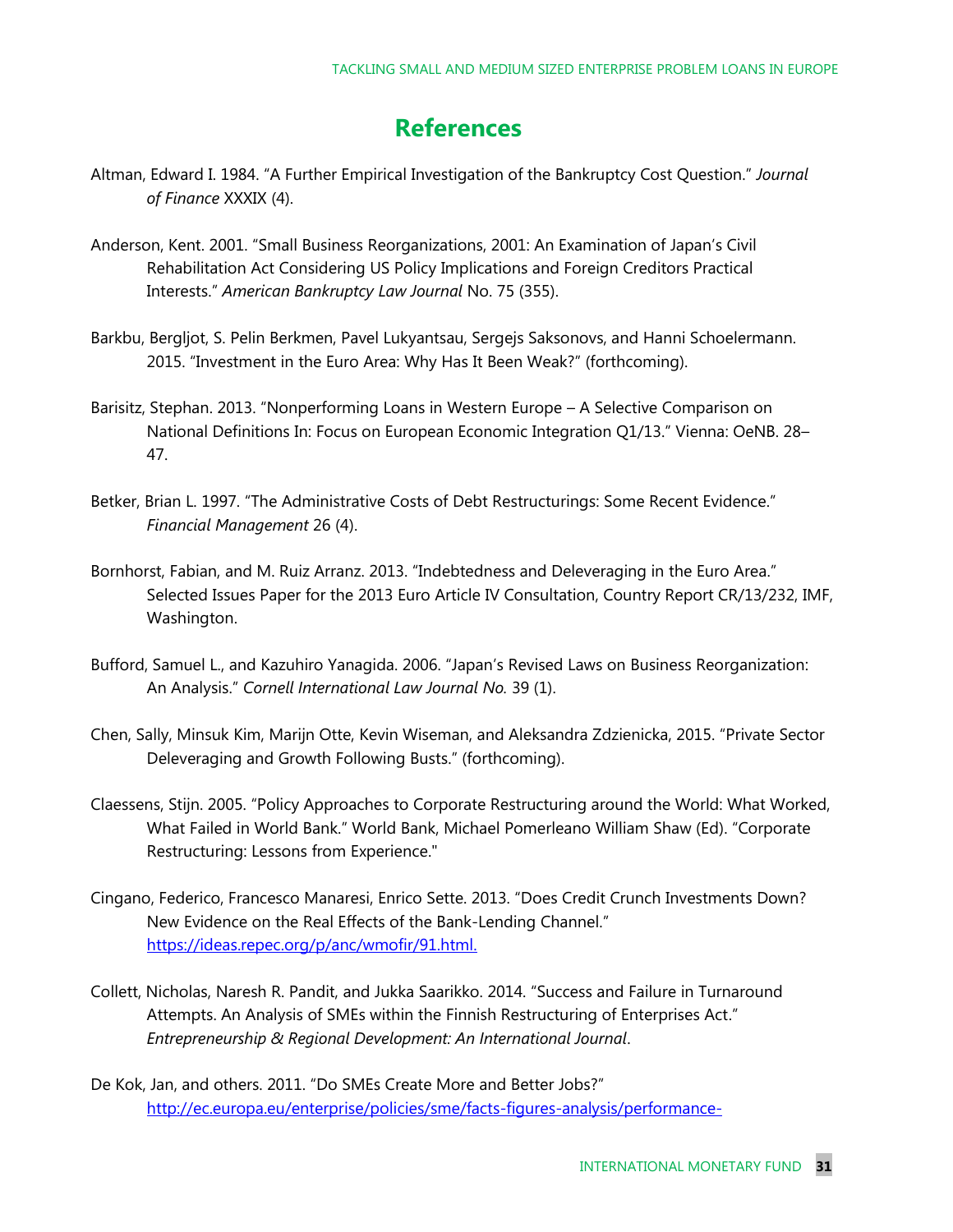review/files/supporting-documents/2012/do-smes-create-more-and-better-jobs\_en.pdf.

- Erbenova, Michaela, Liu Yan, Magnus Saxegaard. 2011. "Corporate and Household Debt Distress in Latvia: Strengthening the Incentives for a Market-Based Approach to Debt Resolution." Working Paper WP/11/85, International Monetary Fund, Washington.
- European Banking Coordination Initiative. 2012. "Report of the Working Group on NPLs in Central, Eastern, and Southeastern Europe." [http://ec.europa.eu/economy\\_finance/articles/governance/pdf/2012-03-28-ebci-npls\\_en.pdf\)](http://ec.europa.eu/economy_finance/articles/governance/pdf/2012-03-28-ebci-npls_en.pdf).
- European Central Bank (ECB). 2014a. "Eurosystem Credit Assessment Framework (ECAF)." [https://www.ecb.europa.eu/paym/coll/risk/ecaf/html/index.en.html.](https://www.ecb.europa.eu/paym/coll/risk/ecaf/html/index.en.html)
- ———. 2014b. "Survey on the Access to Finance of Small and Medium Sized Enterprises in the Euro-Area." Frankfurt.
- European Commission (EC). 2003. "Commission Recommendation of 6 May 2003 Concerning the Definition of Micro, Small and Medium-sized Enterprises" (2003/361/EC). [http://eur](http://eur-lex.europa.eu/legal-content/EN/AUTO/?uri=uriserv:OJ.L_.2003.124.01.0036.01.ENG)[lex.europa.eu/legal-content/EN/AUTO/?uri=uriserv:OJ.L\\_.2003.124.01.0036.01.ENG](http://eur-lex.europa.eu/legal-content/EN/AUTO/?uri=uriserv:OJ.L_.2003.124.01.0036.01.ENG)
- ———. 2006. "Review of the Effectiveness of European Community Legislation in Combating Late Payments." [http://ec.europe.eu/enterprise/single-market](http://ec.europe.eu/enterprise/single-market-goods/files/late_payments/doc/finalreport_en.pdf)[goods/files/late\\_payments/doc/finalreport\\_en.pdf.](http://ec.europe.eu/enterprise/single-market-goods/files/late_payments/doc/finalreport_en.pdf)
- ———. 2010. "Internationalisation of European SMEs." [http://ec.europa.eu/enterprise/policies/sme/market](http://ec.europa.eu/enterprise/policies/sme/market-access/files/internationalisation_of_european_smes_final_en.pdf)access/files/internationalisation of european smes final en.pdf.
- ———. 2011a. "Business Dynamics: Start-Ups, Business Transfer, and Bankruptcy." [http://ec.europa.eu/enterprise/policies/sme/business](http://ec.europa.eu/enterprise/policies/sme/business-environment/files/business_dynamics_final_report_en.pdf)environment/files/business dynamics final report en.pdf.
- ———. 2011b. A Second Chance for Entrepreneurs: Prevention of Bankruptcy, Simplification of Bankruptcy Procedures, and Support for a Fresh Start." [http://ec.europa.eu/enterprise/policies/sme/business](http://ec.europa.eu/enterprise/policies/sme/business-environment/files/second_chance_final_report_en.pdf)[environment/files/second\\_chance\\_final\\_report\\_en.pdf.](http://ec.europa.eu/enterprise/policies/sme/business-environment/files/second_chance_final_report_en.pdf)
- ———. 2013a. "Economic Impact of Rescue and Recovery Frameworks—Note for the Attention of the LIME." Brussels: European Commission.
- ———. 2013b. "Finance for Growth. Report of the High Level Expert Group on SME and Infrastructure Financing." [http://europa.eu/efc/working\\_groups/hleg\\_report\\_2013.pdf.](http://europa.eu/efc/working_groups/hleg_report_2013.pdf)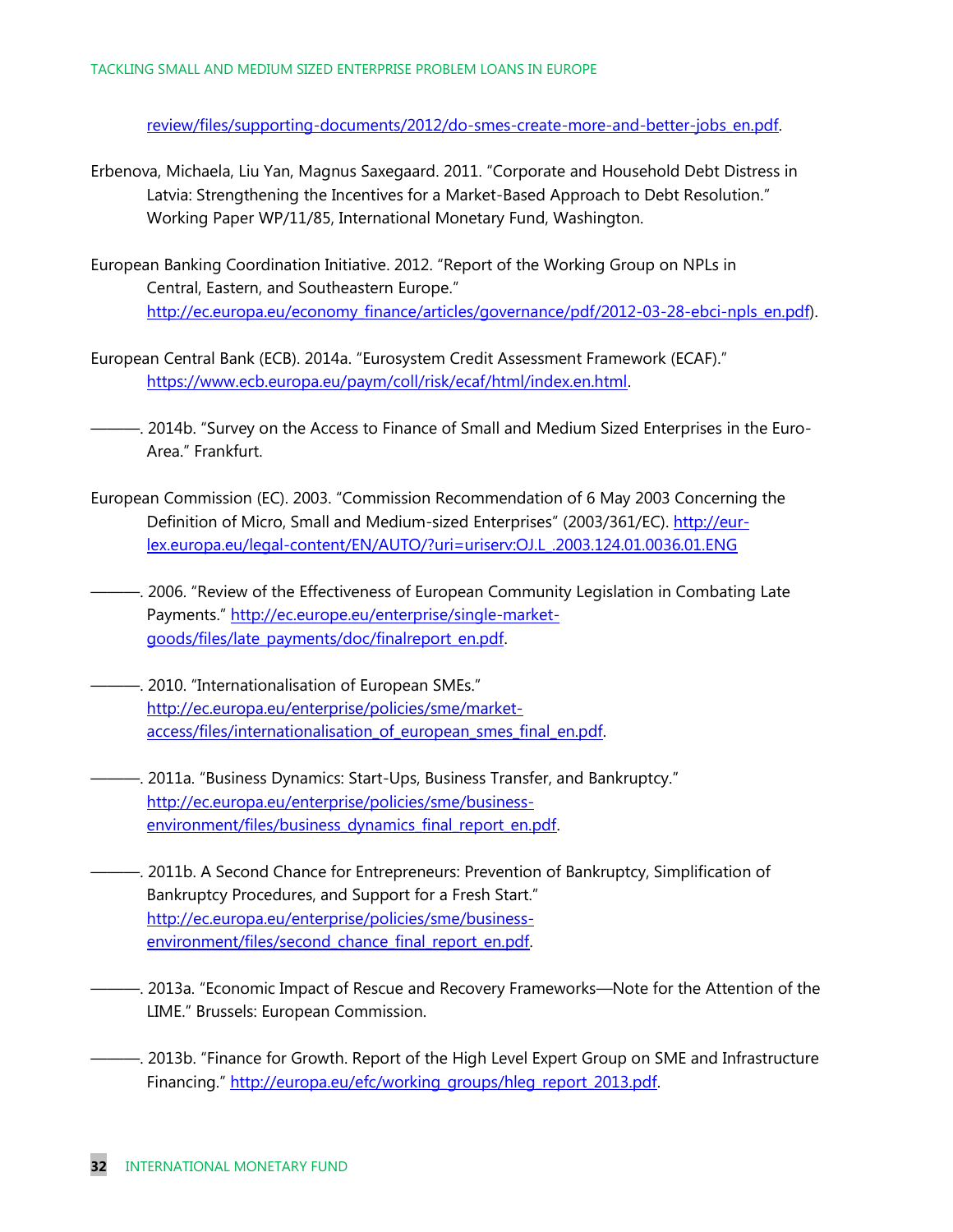- ———. 2013c. "A Recovery on the Horizon? SMEs 2012/2013." [http://ec.europa.eu/enterprise/policies/sme/facts-figures-analysis/performance](http://ec.europa.eu/enterprise/policies/sme/facts-figures-analysis/performance-review/files/supporting-documents/2013/annual-report-smes-2013_en.pdf)[review/files/supporting-documents/2013/annual-report-smes-2013\\_en.pdf.](http://ec.europa.eu/enterprise/policies/sme/facts-figures-analysis/performance-review/files/supporting-documents/2013/annual-report-smes-2013_en.pdf)
- ———. 2014, "Annual Report on European SMEs 2013/2014 A Partial and Fragile Recovery." [http://ec.europa.eu/enterprise/policies/sme/facts-figures-analysis/performance](http://ec.europa.eu/enterprise/policies/sme/facts-figures-analysis/performance-review/files/supporting-documents/2014/annual-report-smes-2014_en.pdf)[review/files/supporting-documents/2014/annual-report-smes-2014\\_en.pdf](http://ec.europa.eu/enterprise/policies/sme/facts-figures-analysis/performance-review/files/supporting-documents/2014/annual-report-smes-2014_en.pdf)
- Franks, Julian, and Oren Sussman. 2001. "Resolving Financial Distress by Way of a Contract: An Empirical Study of Small UK Companies."
- Garcia-Posada, Miguel 2013. "Insolvency Institutions and Efficiency: The Spanish Case." Documentos de Trabajo 1302, Banco de Espana.
- Garcia-Posada, Miguel, and Juan S. Sanguinetti. 2012. "Why Do Spanish Firms Rarely Use the Bankruptcy System? The Role of the Mortgage Institution*.*" Documentos de Trabajo 1234, Banco de Espana.
- Garrido, Jose. 2012. *Out-of-Court Debt Restructuring*. Washington: World Bank.
- Gilson, Stuart C., John Kose, and Larry H.P. Lang. 1990. "Troubled Debt Restructurings. An Empirical Study of Private Reorganization of Firms in Default." *Journal of Financial Economics*.
- Hagan, Sean, Elliot Kalter and Rhoda Weeks-Brown. 2003. "Corporate Debt Restructuring in the Wake of Economic Crises." In "Managing Financial Crises: Recent Experience and Lessons for Latin America." Occasional Paper 03/217, edited by Charles Collyns and G. Russell Kincaid, International Monetary Fund, Washington.
- International Association of Restructuring, Insolvency & Bankruptcy Professionals. 2000. "Principles for Multi-Creditor Work-Outs." [https://www.insol.org/page/57/statement-of-principles.](https://www.insol.org/page/57/statement-of-principles)
- International Monetary Fund (IMF). 1999. *Orderly and Effective Insolvency Procedures.* Washington.
- ———. 2000a. "Indonesia: Selected Issues." Country Report CR/00/132, Washington.
- ———. 2000b. "Korea: Economic and Policy Developments." Country Report CR/00/11, Washington.
- ———. 2000c. "Thailand: Selected Issues." Country Report CR/00/21, Washington.
- ———. 2004. "Indonesia: Selected Issues." Country Report CR/04/189, Washington.
- ———. 2006. "Republic of Korea: Selected Issues." Country Report CR/06/381, Washington.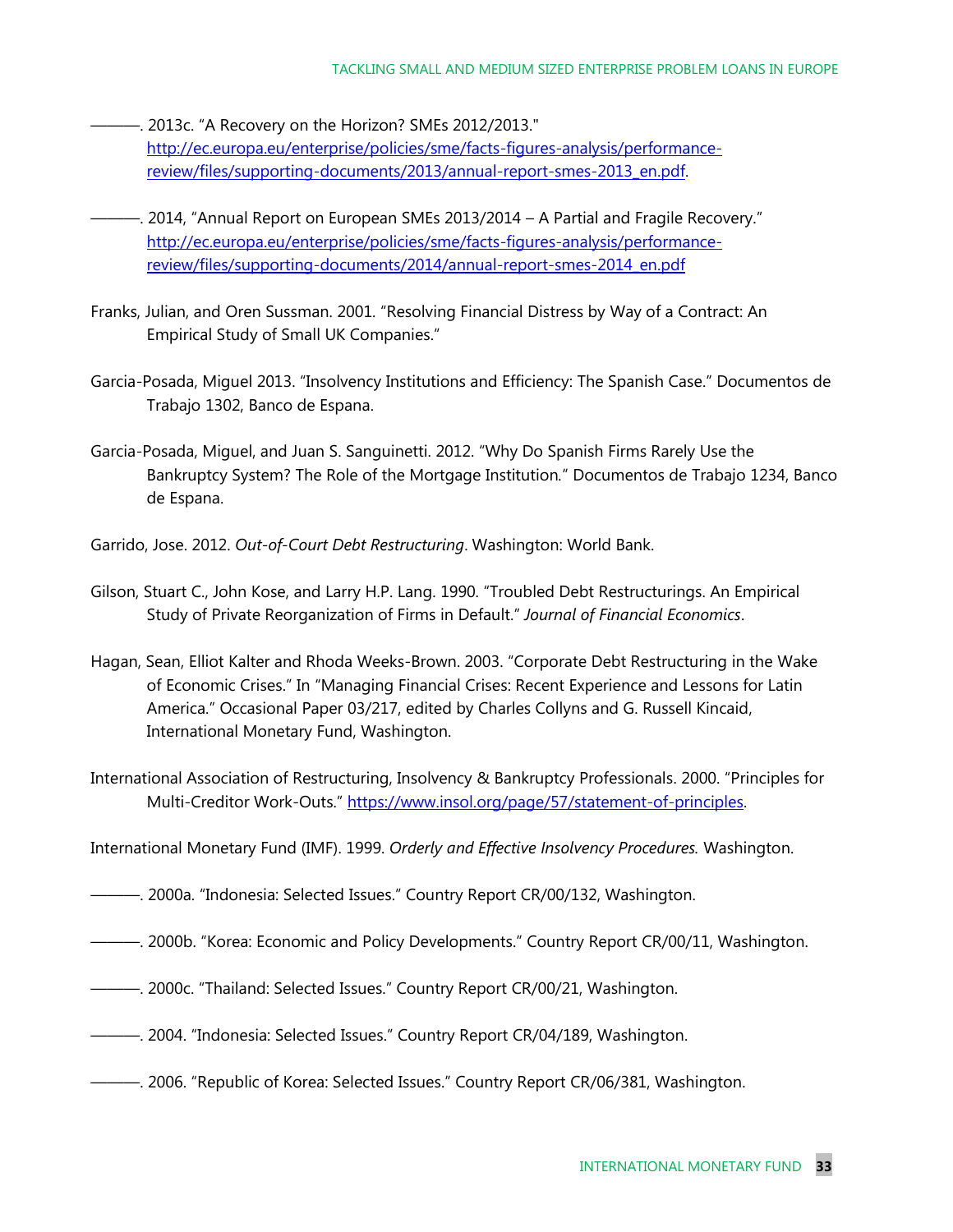#### TACKLING SMALL AND MEDIUM SIZED ENTERPRISE PROBLEM LOANS IN EUROPE

- ———. 2009a. "Japan: Selected Issues." Country Report CR/09/211, Washington.
- ———. 2009b. "Republic of Korea: Selected Issues." Country Report CR/09/263, Washington.
- ———. 2010. "Republic of Korea: Selected Issues." Country Report CR/10/271, Washington.
- ———. 2011. "Iceland, Sixth Review under the SBA and Proposal for Post-Program Monitoring." Country Report CR/11/263, Washington.
- ———. 2012a. "Iceland, Ex Post Evaluation of Exceptional Access under the 2008 Stand-By Arrangement." Country Report CR/12/91, Washington.
- ———. 2012b. "Japan, Financial Sector Stability Assessment Update." Country Report CR/12/210, Washington.
- ———. 2013a. "Ireland, Ninth Review under the Extended Fund Facility." Country Report CR/13/93, Washington.
- ———. 2013b. "Portugal, Eighth and Ninth Reviews under the Extended Arrangement and Request for Waivers and Applicability of End-September Performance Criteria." Country Report CR/13/324, Washington.
- ———. 2013c. "Portugal, Seventh Review under the Extended Fund Facility." Country Report CR/13/160, Washington.
- ———. 2013d. "Spain, 2013 Article IV Consultation, Selected Issues Paper." Country Report CR/13/245, Washington.
- ———. 2014a. "Cyprus, Third Review under the Extended Arrangement under the Extended Fund Facility." Country Report CR/14/92, Washington.
- ———. 2014b. "Euro Area Policies: 2014 Article IV Consultation." Country Report CR/14/198, Washington.
- ———. 2014c. *Global Financial Stability Report: Moving from Liquidity to Growth Driven Markets.* Washington.
- ———. 2014d. "Greece, Fifth Review under the Extended Arrangement under the Extended Fund Facility." Country Report CR/14/151, Washington.
- ———. 2014e. "Portugal, Eleventh Review under the Extended Arrangement." Country Report CR/ 14/102, Washington.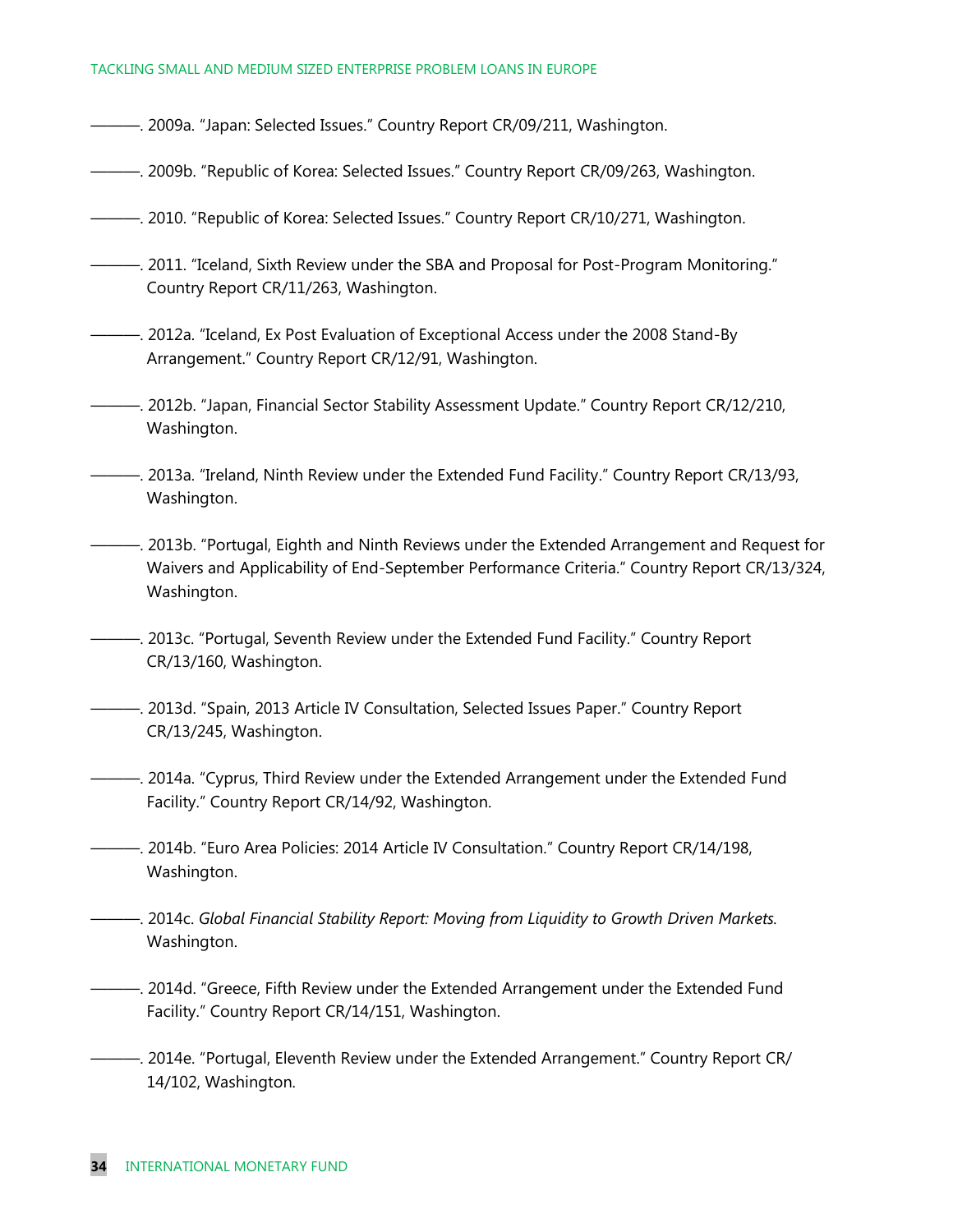- ———. 2014f. "Portugal: Tenth Review under the Extended Arrangement and Request for Waivers and Applicability of End-December Performance Criteria." Country Report CR/14/56, Washington.
- ———. 2014g. "Republic of Italy, 2014, Article IV Consultation." Country Report CR/14/283, Washington.
- ———. 2014h. "Republic of Slovenia, 2013, Article IV Consultation." Country Report CR/14/11, Washington.
- ———. 2014i. "Spain, 2014, Article IV." Country Report CR/14/192, Washington.
- ———. 2015. "Republic of Slovenia: Article IV Consultation." Country Report CR/15/41, Washington.
- Iyer, Rajkamal, Samuel [Da-Rocha-Lopes,](http://repositori.upf.edu/browse?value=Da-Rocha-Lopes,%20Samuel&type=author%09%09%09%09%09%09%09%09%09%09%20%20%20%20%20%20%20%20) José-Luis [Peydró, a](http://repositori.upf.edu/browse?value=Peydró,%20José-Luis&type=author%09%09%09%09%09%09%09%09%09%09%20%20%20%20%20%20%20%20)nd Antoinett[e Schoar.](http://repositori.upf.edu/browse?value=Schoar,%20Antoinette&type=author%09%09%09%09%09%09%09%09%09%09%20%20%20%20%20%20%20%20) 2013. "Interbank Liquidity Crunch and the Firm Credit Crunch: Evidence from the 2007–2009 Crisis." *Review of Financial Studies* 27 (1): 347–72.
- Jassaud, Nadege, and Kenneth Kang. 2015. A Strategy for Fostering a Distressed Debt Market in Italy. (forthcoming).
- Klein, Nir. 2014. "Small and Medium Size Enterprises, Credit Supply Shocks, and Economic Recovery in Europe." Working Paper WP/14/98, International Monetary Fund, Washington.
- Klingebiel, Daniela. 2000. "The Use of Asset Management Companies in the Resolution of Banking Crisis Cross-Country Experience." Financial Sector Strategy and Policy Research Working Paper 2284, World Bank, Washington.
- Laryea, Thomas. 2010, "Approaches to Corporate Debt Restructuring in the Wake of Financial Crises." Staff Position Note SPN/10/02, International Monetary Fund, Washington.
- Liu, Yan, and Christoph Rosenberg. 2013. "Dealing with Private Debt Distress in the Wake of the European Financial Crisis: A Review of the Economics and Legal Toolbox." Working Paper WP/13/44, International Monetary Fund, Washington.
- Mako, William Peter. 2005. "Emerging-Market and Crisis Applications for Out-of-Court Workouts: Lessons from East Asia, 1998–2001." In *Corporate Restructuring: Lessons from Experience*. Washington: World Bank.
- Organization for Economic Cooperation and Development (OECD). 2009. "The Impact of the Global Crisis on SME and Entrepreneurship: Financing and Policy Responses." [http://www.oecd.org/industry/smes/43183090.pdf.](http://www.oecd.org/industry/smes/43183090.pdf)
- -. 2014. "Financing of SMEs and Entrepreneurs 2014. An OECD Scoreboard." [http://www.keepeek.com/Digital-Asset-Management/oecd/industry-and-services/financing-](http://www.keepeek.com/Digital-Asset-Management/oecd/industry-and-services/financing-smes-and-entrepreneurs-2014_fin_sme_ent-2014-en#page1)